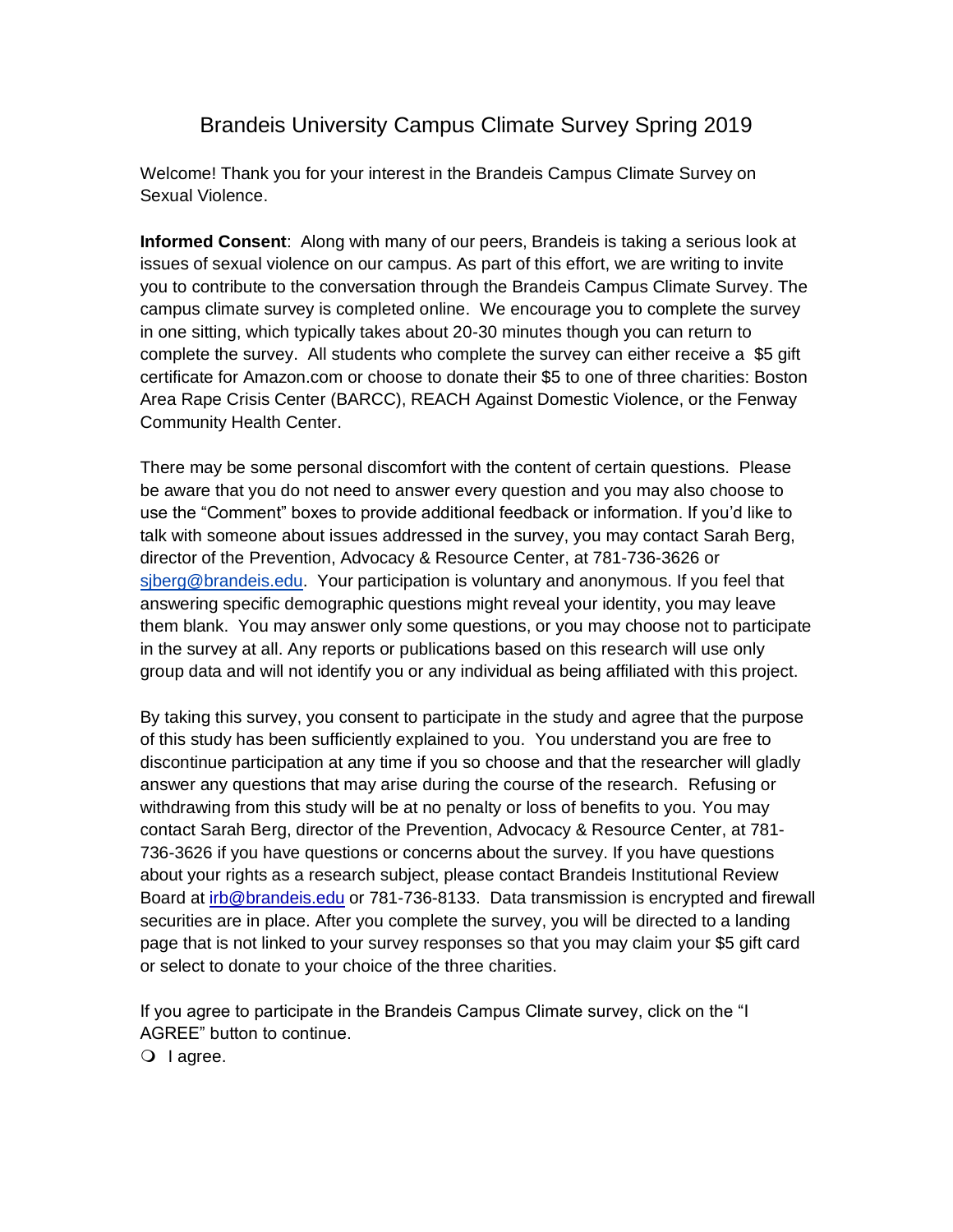Which of the following best represents your affiliation with Brandeis?

- Undergraduate
- Graduate student

What is your year?

- First Year
- O Sophomore
- Junior
- O Senior

If you are a graduate student, are you a:

- Master's student
- O Doctoral student

If you are a graduate student, which graduate school do you attend?

- Graduate School of Arts and Sciences
- O Heller School for Social Policy
- O International Business School

Do you consider yourself to be:

- O Heterosexual or straight
- O Gay or lesbian
- Bisexual
- O Queer
- Questioning
- O Asexual
- O Pansexual
- O An identity not listed here

Are you trans/transgender?

- No
- Yes

Do you consider yourself to be:

- Man
- Woman
- O Intersex
- O Non-binary
- O An identity not listed here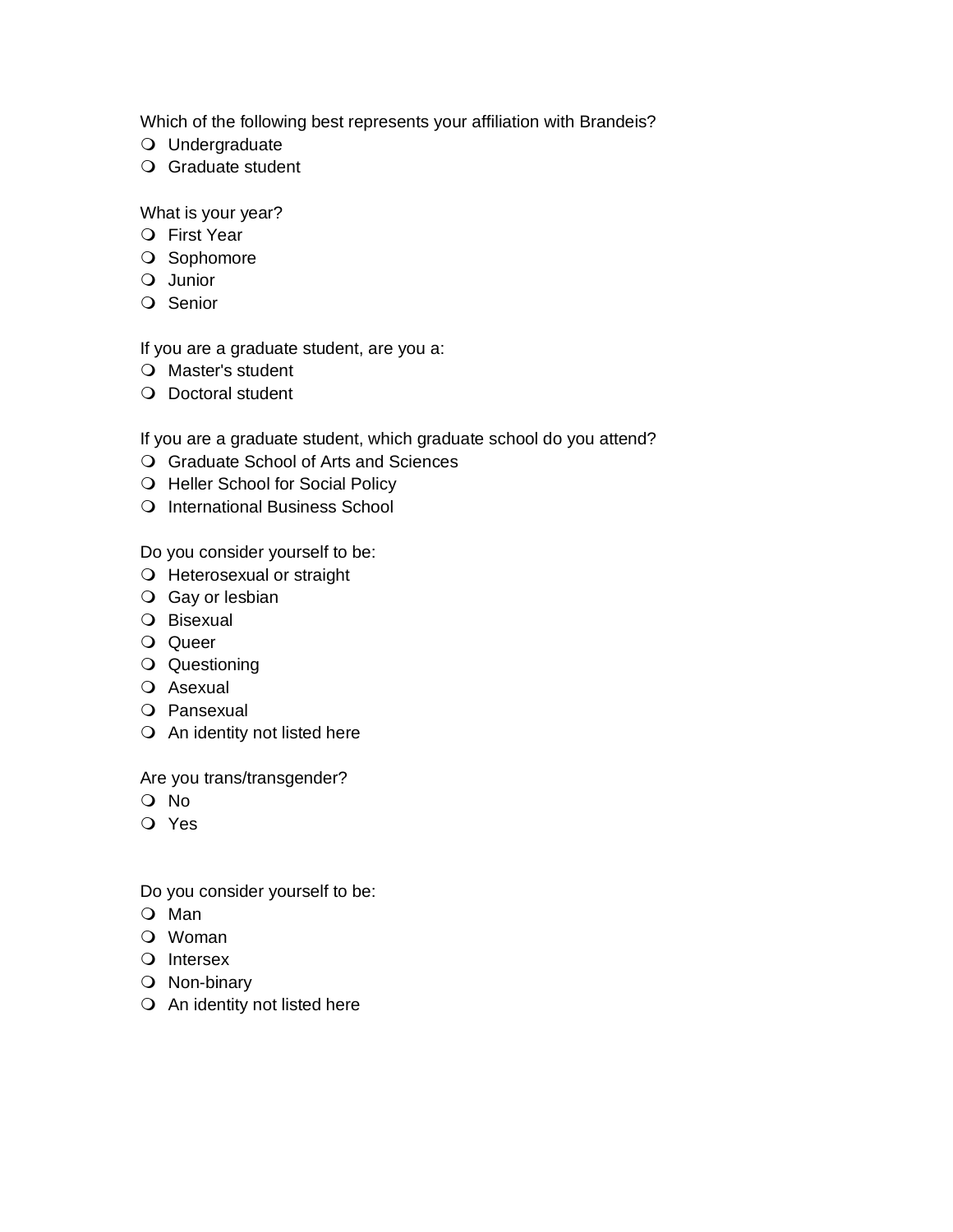Are you Hispanic or Latinx\*? (\*Latinx is used as a gender-neutral term in lieu of Latino or Latina)

- Yes
- No

Select one or more of the following racial categories as appropriate for you:

- ❑ American Indian or Alaska Native
- ❑ Asian
- ❑ Black or African American
- ❑ Native Hawaiian or Other Pacific Islander
- ❑ White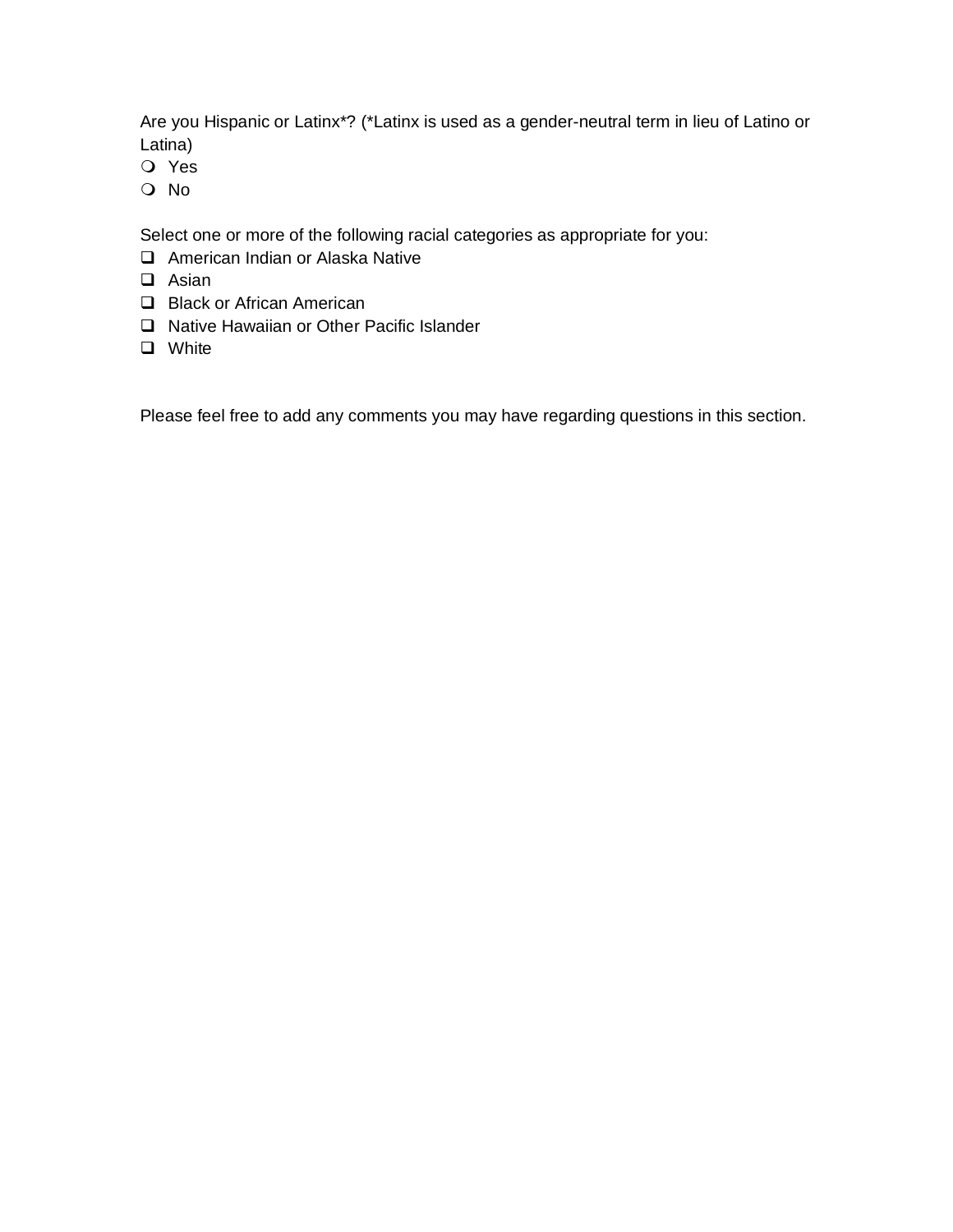Sense of Community. Using the scale provided, please indicate the extent to which you agree or disagree with the following statements about the Brandeis University Community.

|                                                                                    | Strongly<br><b>Disagree</b> | <b>Disagree</b> | <b>Neutral</b> | Agree      | <b>Strongly</b><br>Agree |
|------------------------------------------------------------------------------------|-----------------------------|-----------------|----------------|------------|--------------------------|
| I can get<br>what I need<br>in this<br>campus<br>community.                        | $\bigcirc$                  | $\bigcirc$      | $\bigcirc$     | $\bigcirc$ | $\bigcirc$               |
| This campus<br>community<br>helps me<br>fulfill my<br>needs.                       | $\bigcirc$                  | $\bigcirc$      | $\overline{O}$ | $\bigcirc$ | $\bigcirc$               |
| I feel like a<br>member of<br>this campus<br>community.                            | $\bigcirc$                  | $\bigcirc$      | $\overline{O}$ | $\bigcirc$ | $\bigcirc$               |
| I belong in<br>this campus<br>community.                                           | $\bigcirc$                  | $\bigcirc$      | $\bigcirc$     | $\bigcirc$ | $\bigcirc$               |
| I have an<br>influence on<br>other people<br>in my<br>campus<br>community.         | $\bigcirc$                  | $\bigcirc$      | $\bigcirc$     | $\bigcirc$ | $\bigcirc$               |
| People in<br>this campus<br>community<br>are good at<br>influencing<br>each other. | $\bigcirc$                  | $\bigcirc$      | $\overline{O}$ | $\bigcirc$ | $\bigcirc$               |
| I feel<br>connected to<br>this campus<br>community.                                |                             |                 |                |            | ⌒                        |
| I have a<br>good bond<br>with others in<br>this campus<br>community.               | $\mathsf{O}$                | $\bigcirc$      | $\mathsf{O}$   | $\bigcirc$ | $\mathsf{O}$             |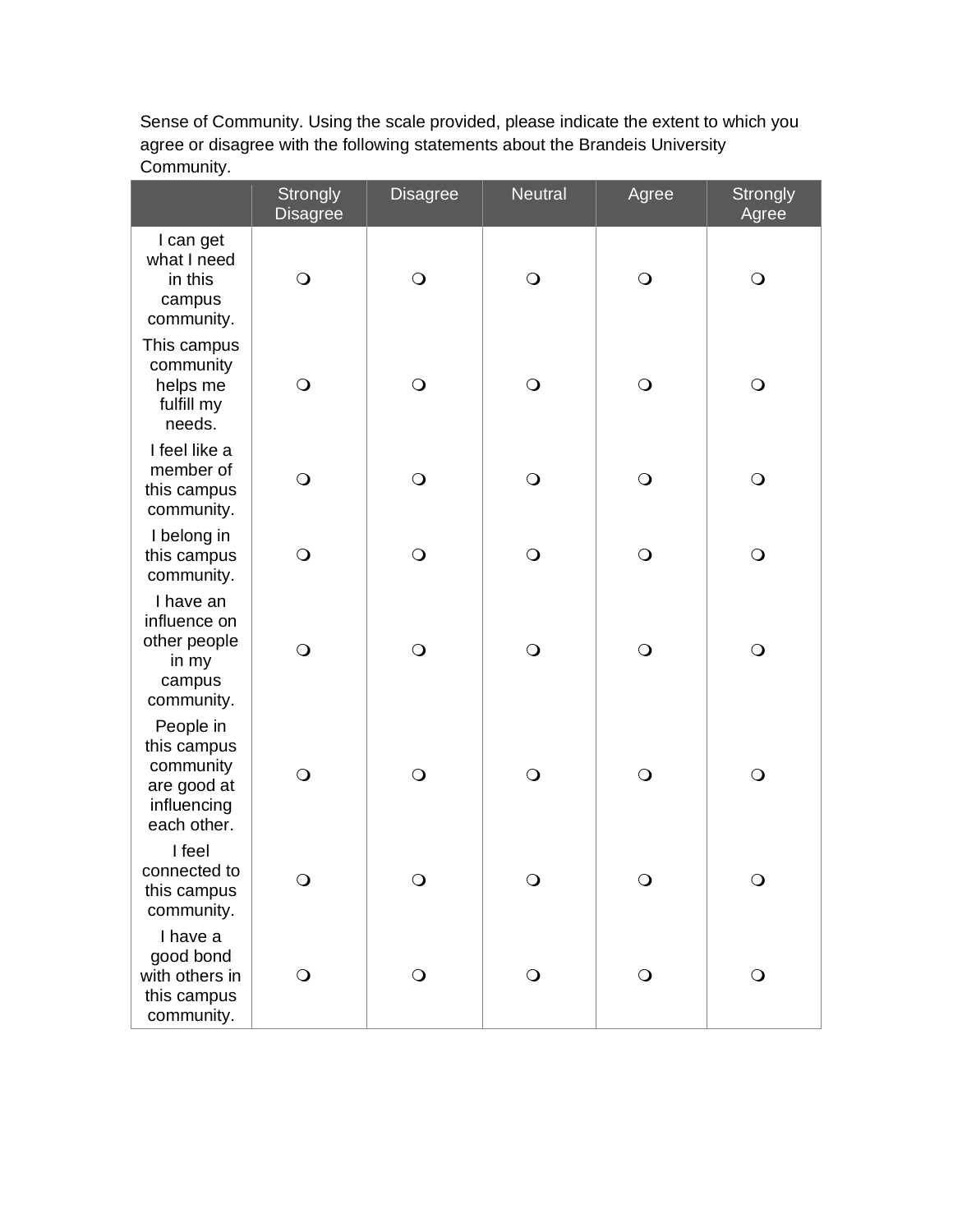|                                                                                           | Strongly<br><b>Disagree</b> | <b>Disagree</b> | <b>Neither</b><br>Agree nor<br><b>Disagree</b> | Agree          | <b>Strongly</b><br>Agree |
|-------------------------------------------------------------------------------------------|-----------------------------|-----------------|------------------------------------------------|----------------|--------------------------|
| If a crisis<br>happened at<br>Brandeis, the<br>university<br>would handle<br>it well.     | $\bigcirc$                  | $\bigcirc$      | $\bigcirc$                                     | $\bigcirc$     | $\mathsf{O}$             |
| The<br>university<br>responds<br>rapidly in<br>difficult<br>situations.                   | $\bigcirc$                  | $\overline{O}$  | $\overline{O}$                                 | $\overline{O}$ | $\bigcirc$               |
| University<br>officials<br>handle<br>incidents in a<br>fair and<br>responsible<br>manner. | $\bigcirc$                  | $\circ$         | $\bigcirc$                                     | $\bigcirc$     | $\bigcirc$               |
| <b>Brandeis</b><br>does enough<br>to protect the<br>safety of our<br>students.            | $\bigcirc$                  | $\bigcirc$      | $\bigcirc$                                     | $\bigcirc$     | $\bigcirc$               |

University Response. Please let us know the extent to which you agree or disagree with the following statements about Brandeis University's response to crises.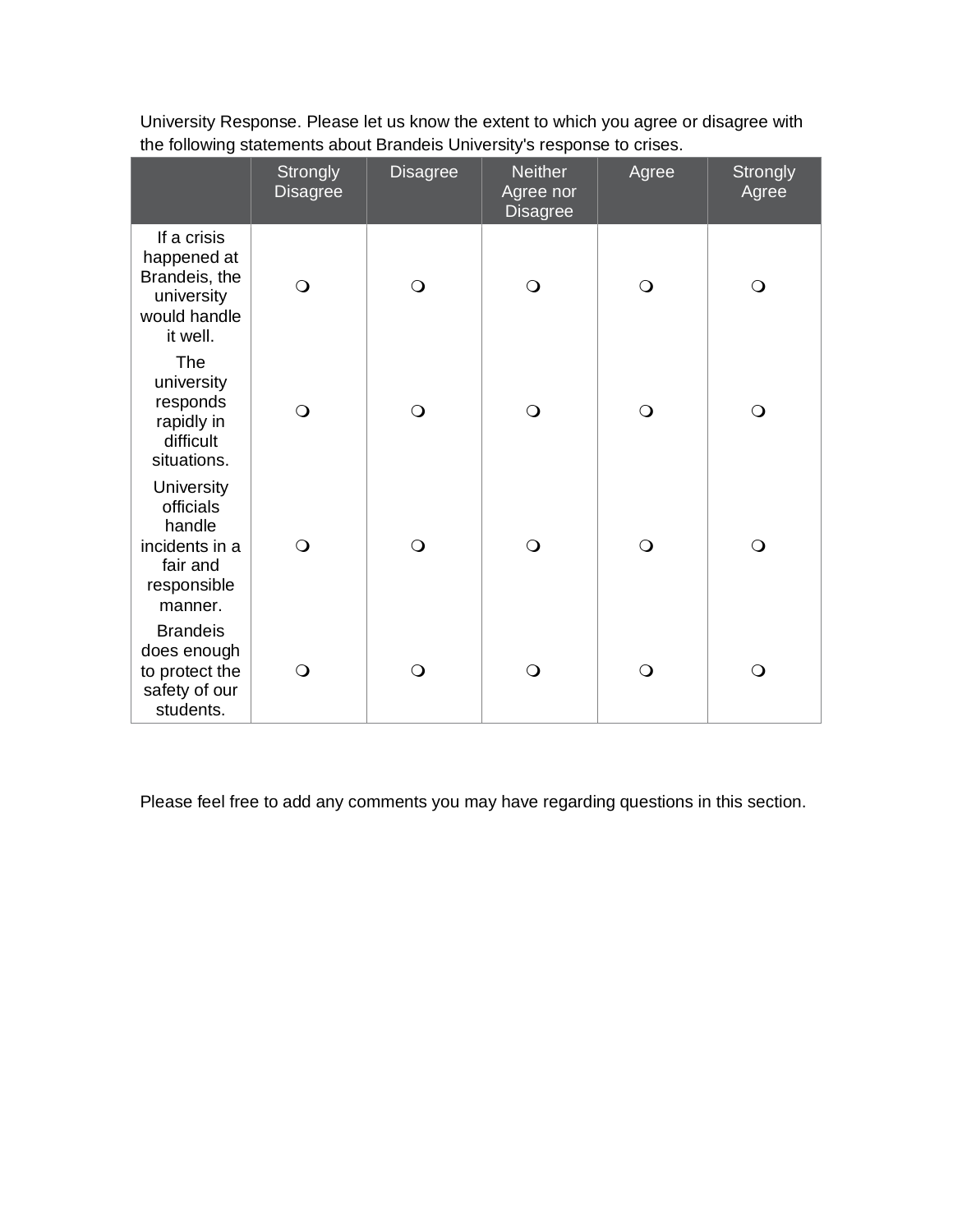Harassment. Please indicate if you've ever witnessed or been the target of any of the following experiences since being a student at Brandeis and where they took place, if applicable. These unwanted experiences may have happened with anyone you consider a member of the Brandeis community, and may have occurred on or off campus. Please check all that apply.

|                                                                                                                                             | Yes, in class or<br>lab or work<br>setting at<br><b>Brandeis</b> | Yes, in a social<br>setting at<br><b>Brandeis</b> | Yes, off<br>campus but<br>with Brandeis<br>community<br>members | <b>Never</b><br>experienced<br>this at Brandeis |
|---------------------------------------------------------------------------------------------------------------------------------------------|------------------------------------------------------------------|---------------------------------------------------|-----------------------------------------------------------------|-------------------------------------------------|
| Made sexist<br>remarks or jokes<br>about women in<br>your presence                                                                          | ◻                                                                | □                                                 | □                                                               | ◻                                               |
| Made remarks<br>or jokes about<br>men in your<br>presence (due<br>to their<br>perceived sex or<br>gender<br>identity/gender<br>expression). |                                                                  | ┓                                                 |                                                                 | ┚                                               |
| Made racist<br>jokes or<br>inappropriate<br>racist remarks in<br>your presence.                                                             | ◻                                                                | ◻                                                 | ❏                                                               | ❏                                               |
| Used term<br>"that's gay" to<br>refer to<br>something in a<br>negative way.                                                                 | ❏                                                                | $\Box$                                            | □                                                               | ❏                                               |
| Made jokes or<br>remarks about a<br>person based<br>on their<br>(perceived)<br>sexuality or<br>sexual<br>orientation.                       | ❏                                                                | □                                                 | ❏                                                               | ❏                                               |
| Made jokes or<br>inappropriate<br>comments about<br>transgender                                                                             | $\Box$                                                           | ❏                                                 | $\Box$                                                          | $\Box$                                          |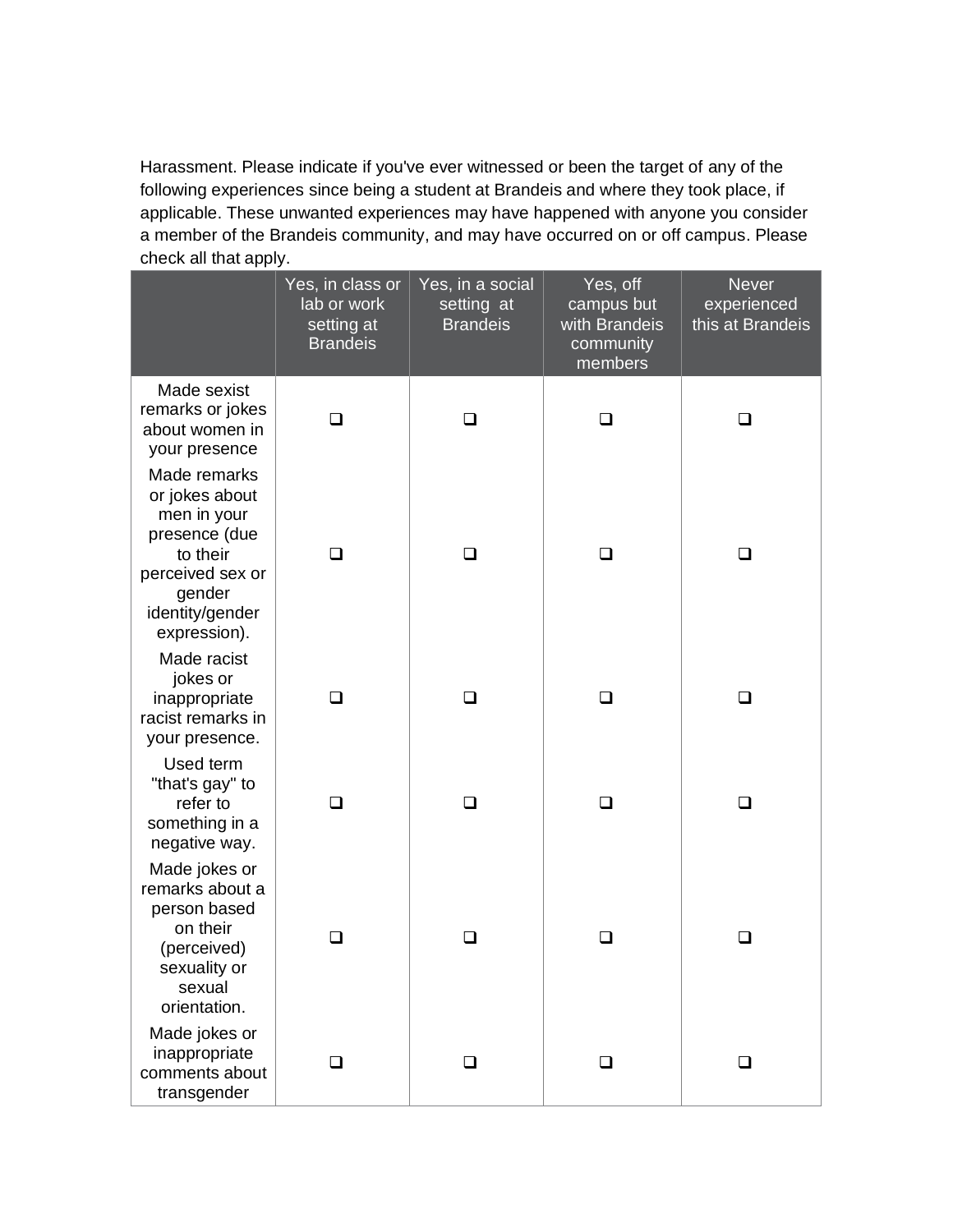| and/or<br>genderqueer<br>people.                                                                                                                  |   |        |   |   |
|---------------------------------------------------------------------------------------------------------------------------------------------------|---|--------|---|---|
| Made<br>inappropriate<br>comments about<br>your or<br>someone else's<br>body,<br>appearance or<br>attractiveness in<br>your presence              |   | $\Box$ |   |   |
| Said crude or<br>gross sexual<br>things to you, or<br>tried to get you<br>to talk about<br>sexual matters<br>when you didn't<br>want to           | □ | □      | ◻ | □ |
| E-mailed,<br>texted, or instant<br>messaged<br>through any<br>social media<br>outlet offensive<br>sexual jokes,<br>stories, or<br>pictures to you | □ | □      | □ | □ |
| Told you about<br>their sexual<br>experiences<br>when you did<br>not want to hear<br>them                                                         | ⊓ | □      | □ | □ |
| Repeatedly<br>asked you on<br>dates, to go to<br>dinner, or get a<br>drink even after<br>you've said no                                           | H | □      | ப | ப |
| Seemed to be<br>bribing you with<br>some sort of<br>reward if you<br>agreed to<br>engage in a<br>romantic or                                      | ⊓ | □      | □ | ⊓ |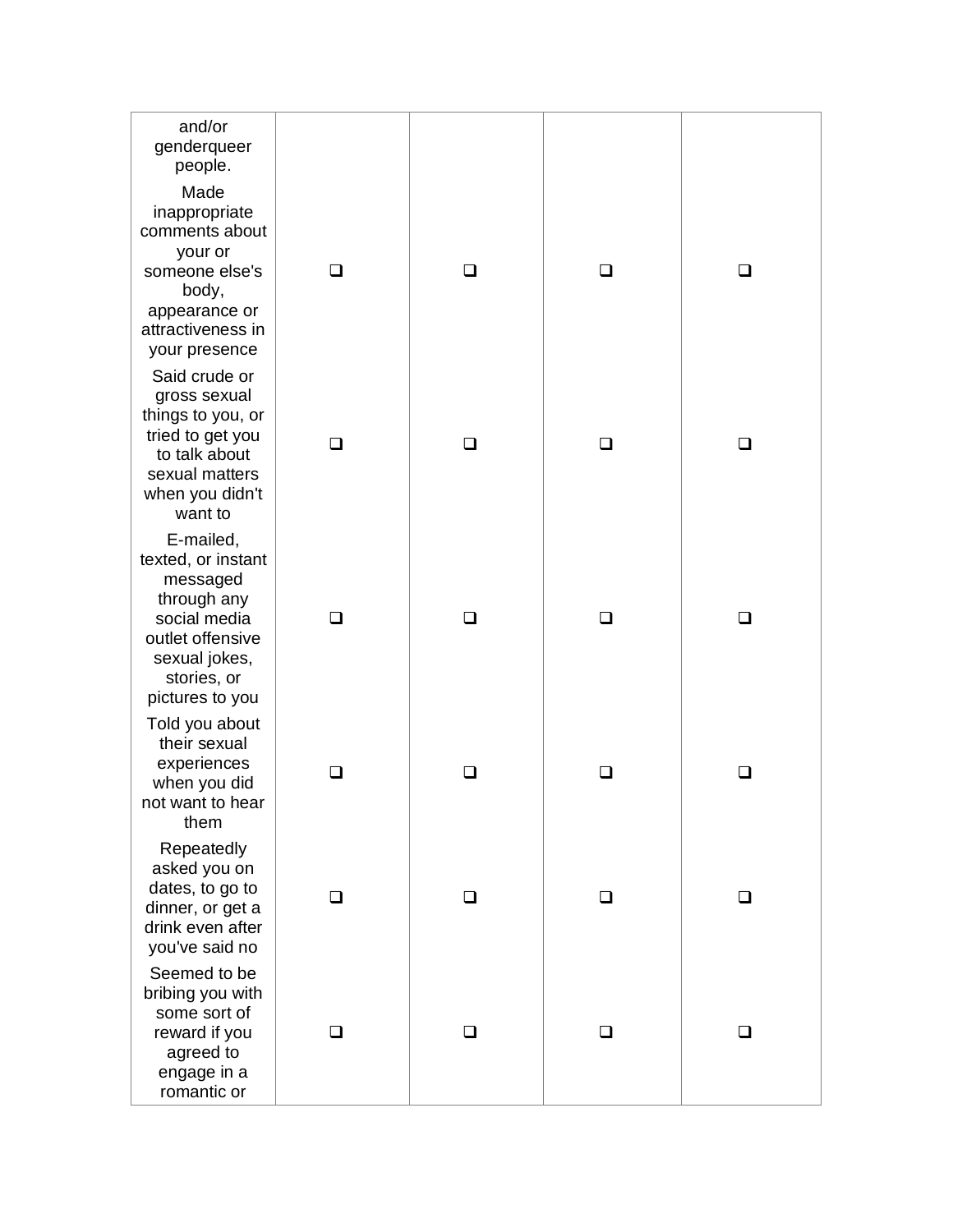| sexual<br>relationship with |  |  |
|-----------------------------|--|--|
| that person                 |  |  |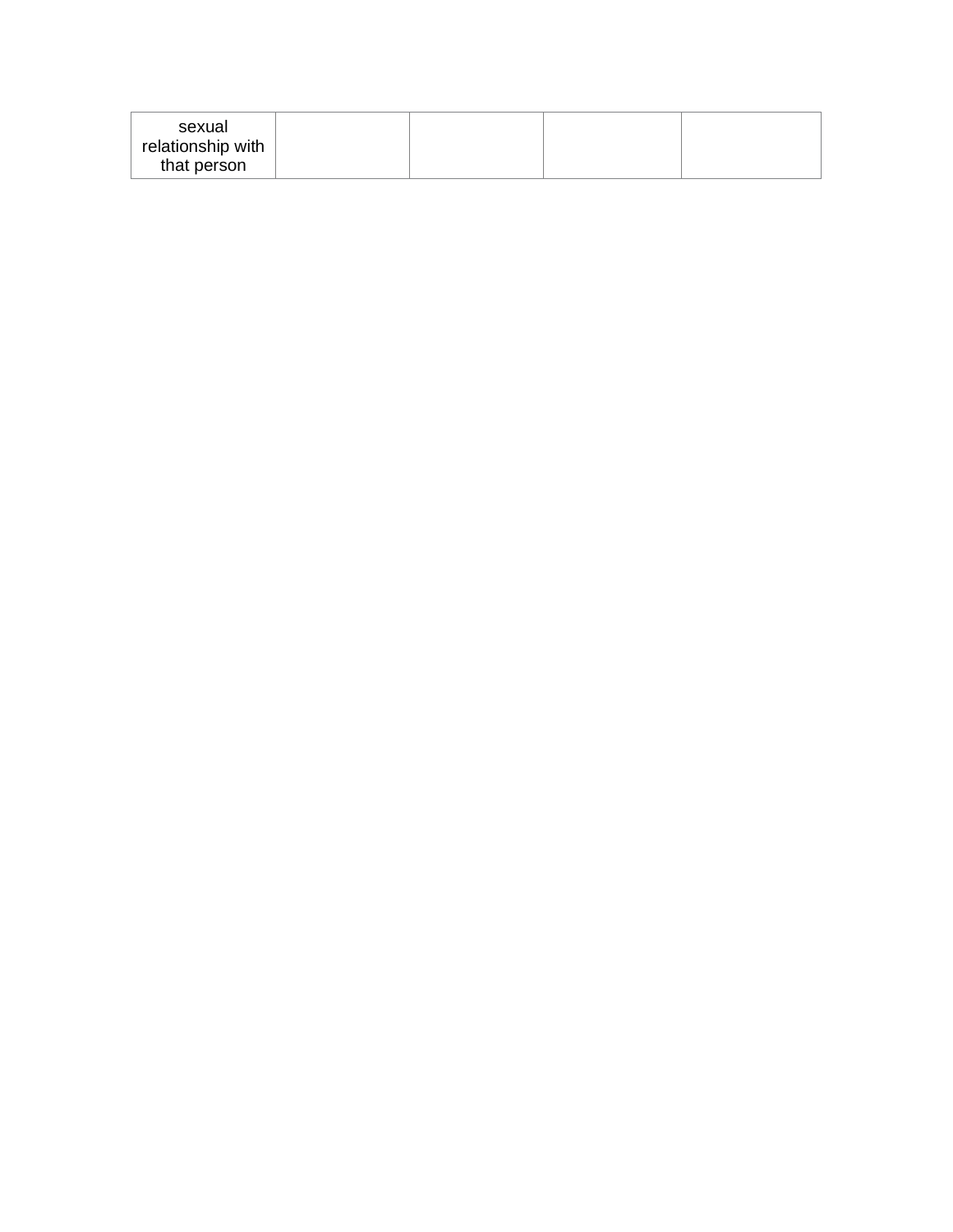|                                                                                                                                                                                              | This happened<br>to me on<br>campus | This happened<br>to me off-<br>campus, by a<br><b>Brandeis</b><br>community<br>member | This happened<br>to me off-<br>campus, by<br>someone who<br>was NOT a<br><b>Brandeis</b><br>community<br>member | This has not<br>happened to<br>me since<br>becoming a<br>student at<br><b>Brandeis</b> |
|----------------------------------------------------------------------------------------------------------------------------------------------------------------------------------------------|-------------------------------------|---------------------------------------------------------------------------------------|-----------------------------------------------------------------------------------------------------------------|----------------------------------------------------------------------------------------|
| Been stalked,<br>followed, or<br>received<br>repeated<br>unwanted<br>messages,<br>texts, emails,<br>etc. from<br>someone that<br>made the<br>recipient<br>uncomfortable.                     | □                                   | ❏                                                                                     | □                                                                                                               | ❏                                                                                      |
| Been given dirty<br>looks,<br>intimidated,<br>verbally<br>harassed or<br>otherwise<br>harassed<br>because of<br>one's (actual or<br>assumed)<br>gender identity<br>or sexual<br>orientation. | ◻                                   | □                                                                                     | ◻                                                                                                               | ❏                                                                                      |
| Been given dirty<br>looks,<br>intimidated,<br>verbally<br>harassed or<br>otherwise<br>harassed<br>because of<br>one's (actual or<br>assumed) racial<br>or ethnic<br>background.              | ◻                                   | □                                                                                     | □                                                                                                               | □                                                                                      |
| Been in a<br>relationship that                                                                                                                                                               | ❏                                   | ❏                                                                                     | ❏                                                                                                               | ❏                                                                                      |

Have any of the following experiences happened to you since becoming a student at Brandeis (Please check ALL that apply):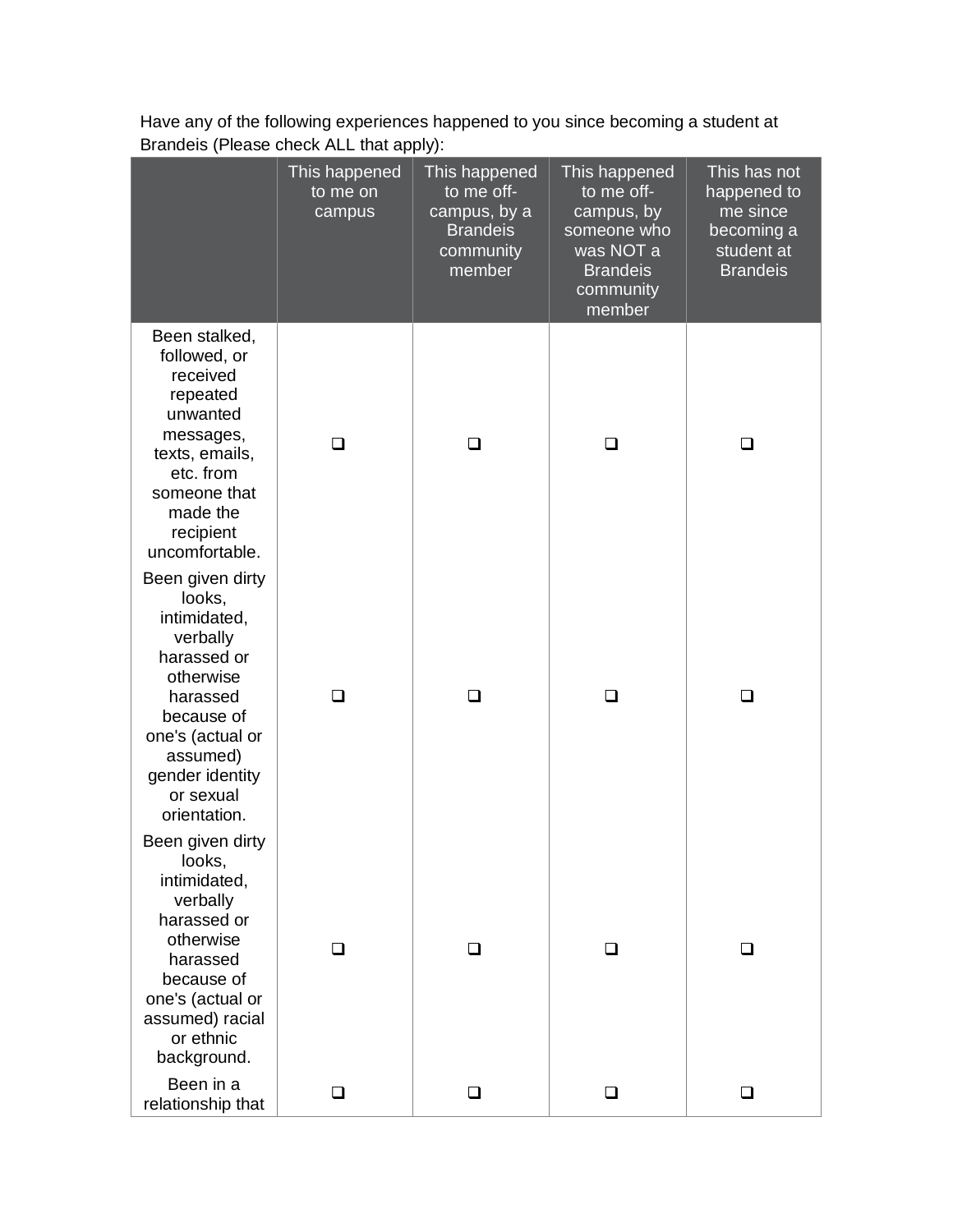| was controlling<br>or abusive<br>(physically,<br>sexually,<br>psychologically,<br>emotionally, or                                                                                     |        |          |        |   |
|---------------------------------------------------------------------------------------------------------------------------------------------------------------------------------------|--------|----------|--------|---|
| financially).<br>Been sexually<br>harassed,<br>including<br>inappropriate<br>sexual<br>comments,<br>receiving<br>unwanted<br>sexual images<br>via social media,<br>text, or in email. | ◻      | <b>□</b> | $\Box$ | □ |
| Been sexually<br>assaulted,<br>including<br>inappropriate<br>sexual touching,<br>fondling,<br>grabbing, and<br>groping.                                                               | □      | □        | ❏      | n |
| Been raped<br>(non-consensual<br>penetration of<br>one's mouth,<br>vagina, or anus<br>by a finger,<br>penis, or object).                                                              | $\Box$ | ∩        | ◻      | □ |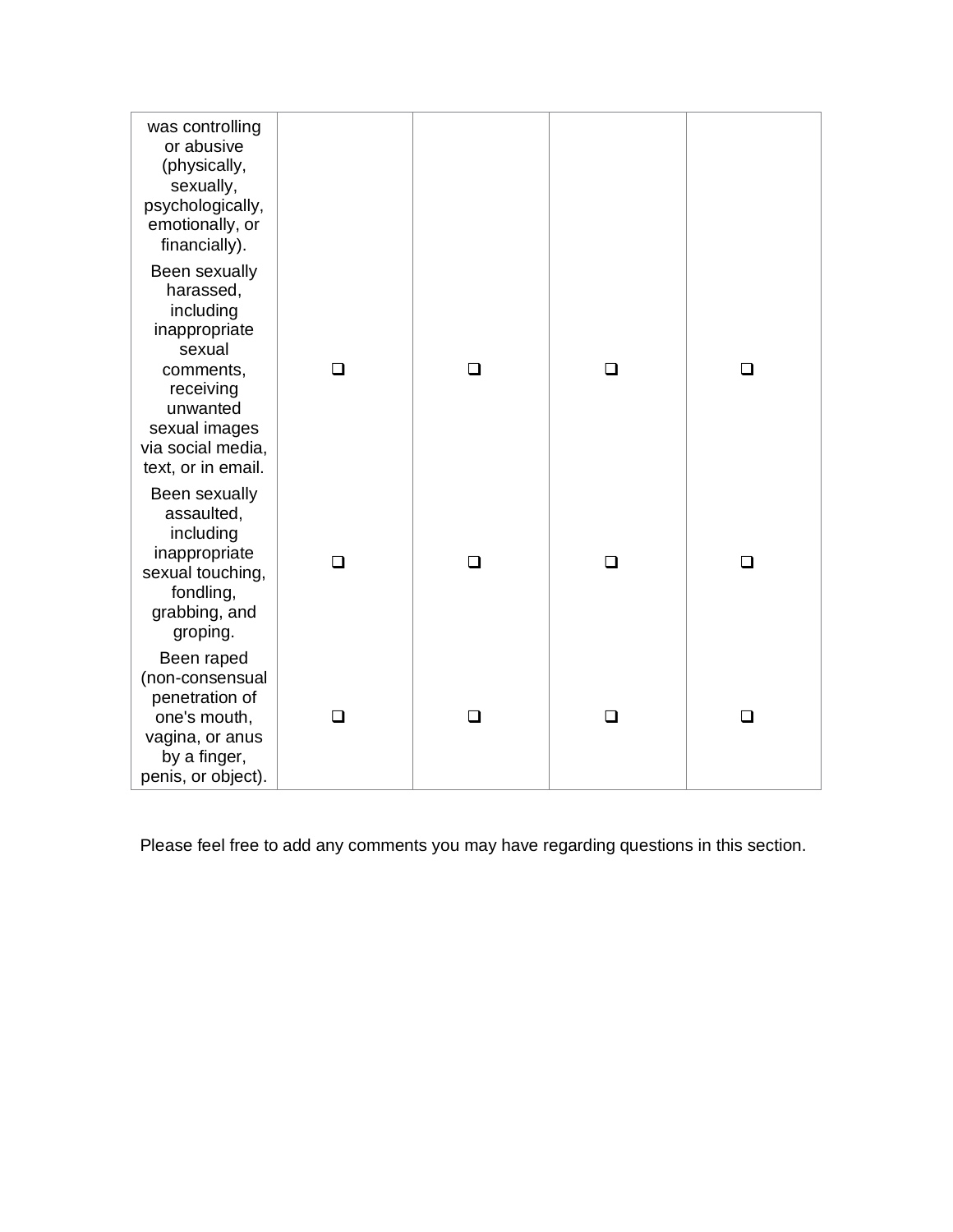Perceptions of Others' Reactions to Reports of Sexual Violence. The following questions are about how people would react to someone reporting an incident of sexual assault at Brandeis. Please use the scale provided to indicate how likely each scenario is.

|                                                                                                                                                    | Very<br><b>Unlikely</b> | <b>Unlikely</b> | <b>Neutral</b> | Likely     | <b>Very Likely</b> |
|----------------------------------------------------------------------------------------------------------------------------------------------------|-------------------------|-----------------|----------------|------------|--------------------|
| <b>Students</b><br>would label<br>the person<br>making the<br>report (the<br>Accuser/<br>Survivor) a<br>trouble<br>maker                           | $\bigcirc$              | $\bigcirc$      | $\bigcirc$     | $\bigcirc$ | $\bigcirc$         |
| <b>Students</b><br>would have a<br>hard time<br>supporting<br>the person<br>who made<br>the report<br>(the Accuser/<br>Survivor)                   | $\bigcirc$              | $\bigcirc$      | $\bigcirc$     | $\bigcirc$ | $\bigcirc$         |
| The<br>Accused/<br>alleged<br>offender(s) of<br>their friends<br>would try to<br>get back at<br>the person<br>making the<br>report.                | $\bigcirc$              | $\bigcirc$      | $\bigcirc$     | $\bigcirc$ | $\bigcirc$         |
| The<br>Accused/<br>alleged<br>offender(s) or<br>their friends<br>would try to<br>discredit the<br>claim(s)<br>made by the<br>Accuser/<br>Survivor. | $\bigcirc$              | $\mathbf{O}$    | $\bigcirc$     | $\bigcirc$ | $\bigcirc$         |
| The<br>academic<br>achievement<br>of the person                                                                                                    | $\bigcirc$              | $\circ$         | $\bigcirc$     | $\bigcirc$ | $\bigcirc$         |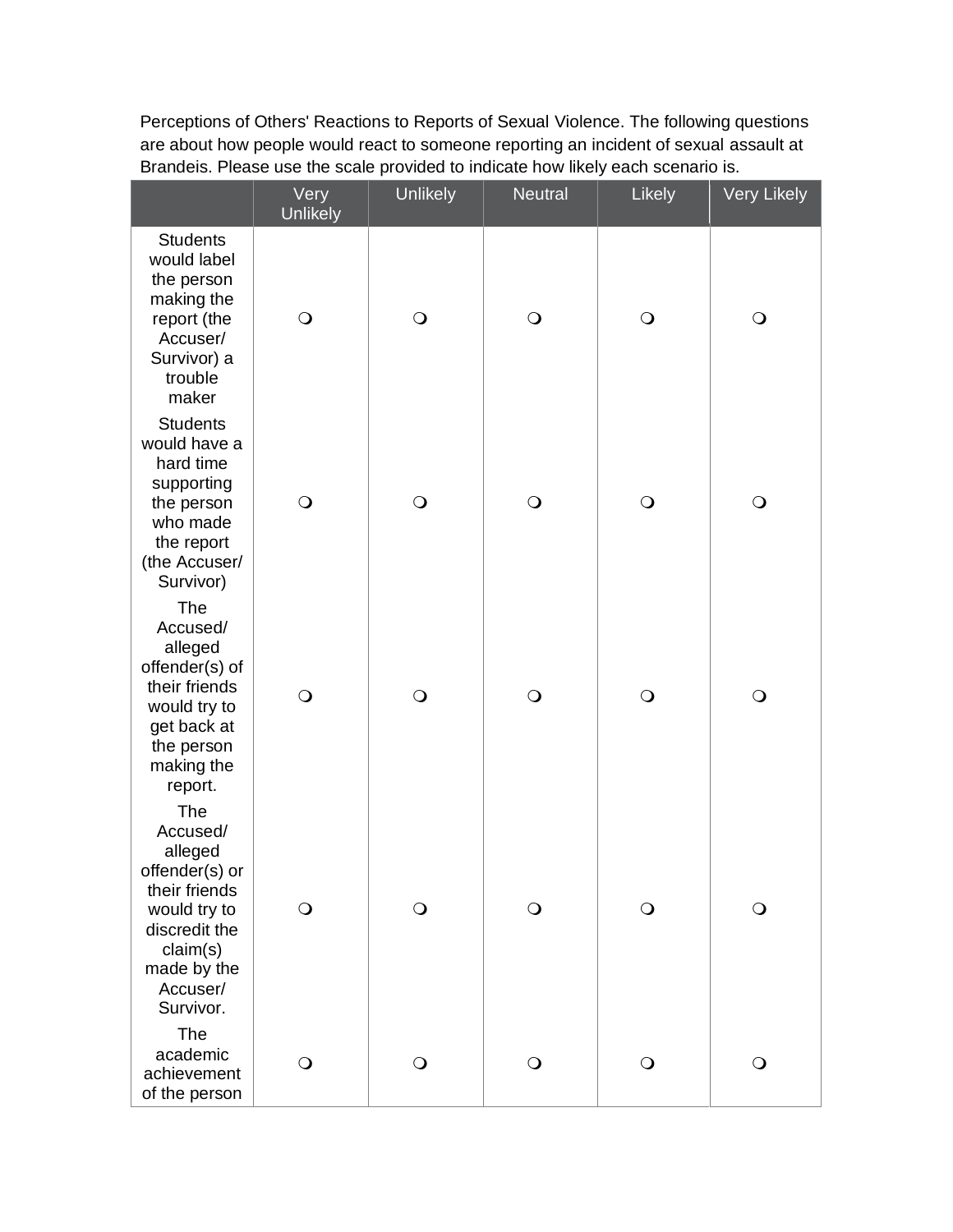| making the<br>report (the<br>Accuser/ |  |  |  |
|---------------------------------------|--|--|--|
| Survivor)<br>would suffer.            |  |  |  |

## Knowing Where to Get Help On Campus. Using the scale provided, please indicate your level of agreement with the following statements.

|                                                                                                                             | Strongly<br><b>Disagree</b> | <b>Disagree</b> | <b>Neutral</b> | Agree      | <b>Strongly</b><br>Agree |
|-----------------------------------------------------------------------------------------------------------------------------|-----------------------------|-----------------|----------------|------------|--------------------------|
| If a friend or I<br>were<br>sexually<br>assaulted, I<br>know where<br>to go to get<br>help on<br>campus.                    | $\bigcirc$                  | $\bigcirc$      | $\bigcirc$     | $\bigcirc$ | $\bigcirc$               |
| I understand<br>what<br>happens<br>when a<br>student<br>reports a<br>sexual<br>assault to<br>Brandeis.                      | $\bigcirc$                  | $\bigcirc$      | $\bigcirc$     | $\bigcirc$ | $\bigcirc$               |
| If a friend or I<br>were<br>sexually<br>assaulted, I<br>know where<br>to go to<br>make a<br>report of<br>sexual<br>assault. | $\bigcirc$                  | $\bigcirc$      | $\bigcirc$     | $\bigcirc$ | $\bigcirc$               |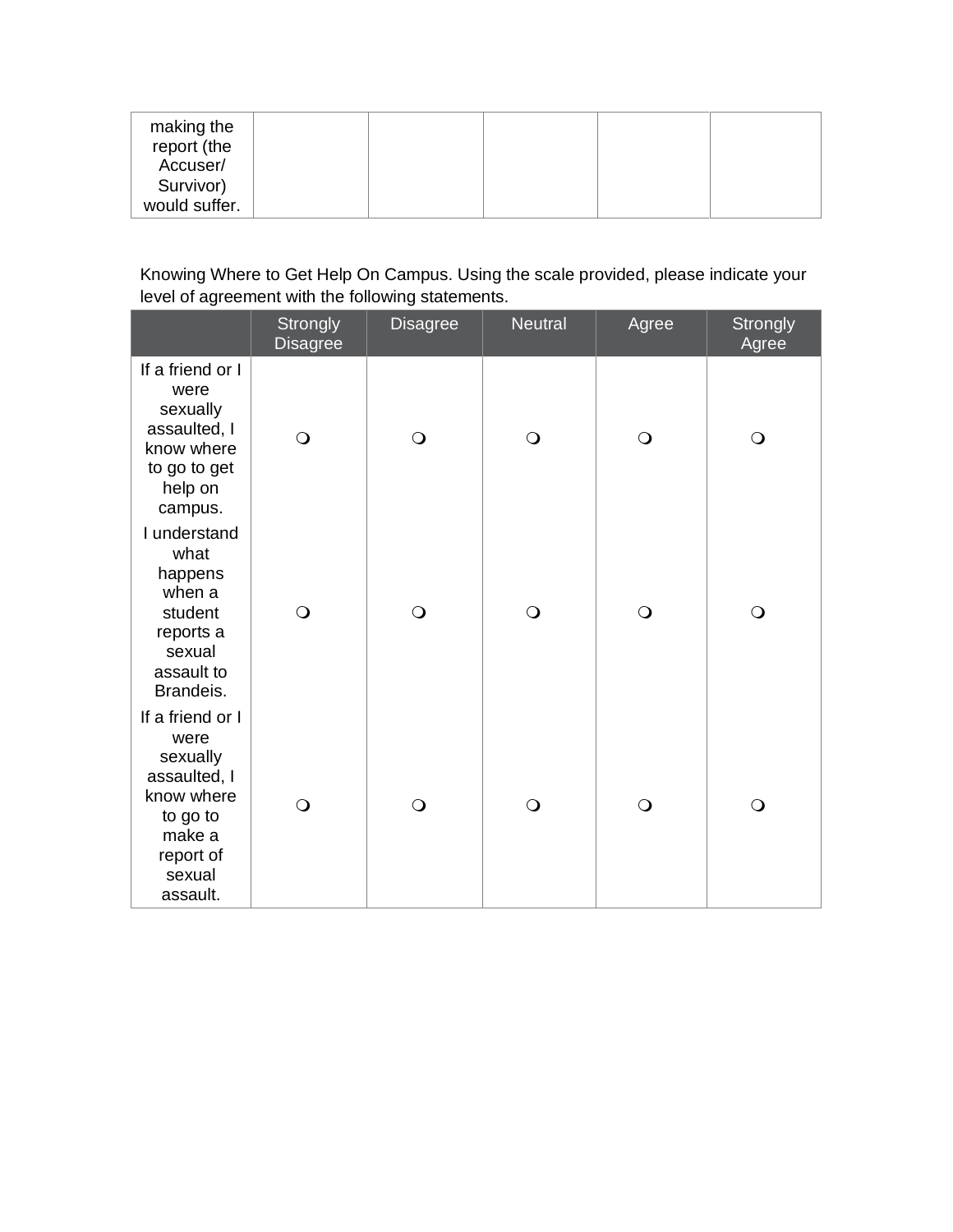"Sexual assault" and "sexual violence" are both terms used to describe unwanted or nonconsensual sexual contact. These behaviors can include remarks about someone's physical appearance as well as unwanted sexual advances and physical contact including forced kissing, forced touching of private parts, fondling, grabbing, nonconsensual oral sex, sexual intercourse, anal sex, or sexual penetration with a finger or object.

Unwanted Sexual Behaviors Toward You Since Being a Student at Brandeis. The next set of questions refers to unwanted sexual experiences you have had since you became a Brandeis student. This survey is VOLUNTARY and ANONYMOUS, so please feel free to answer as many of the questions as you feel able to answer. Thank you!

|                                                                                                                                             | Yes, once    | Yes, more than<br>once | <b>No</b>  | <b>Unsure</b> |
|---------------------------------------------------------------------------------------------------------------------------------------------|--------------|------------------------|------------|---------------|
| Someone<br>fondled, kissed,<br>or rubbed up<br>against the<br>private areas of<br>my body even<br>though I didn't<br>want them to do<br>SO. | $\mathsf{O}$ | $\bigcirc$             | $\bigcirc$ | $\bigcirc$    |
| Someone<br>removed some<br>of my clothes<br>even though I<br>didn't want<br>them to do so.                                                  | $\bigcirc$   | $\bigcirc$             | $\bigcirc$ | $\bigcirc$    |
| Someone<br>TRIED to put<br>their finger,<br>penis, or object<br>into my vagina<br>or anus even<br>though I didn't<br>want them to do<br>SO. | $\bigcirc$   | $\bigcirc$             | $\bigcirc$ | $\bigcirc$    |
| Someone<br>TRIED to<br>perform oral sex<br>on me or make<br>me give them<br>oral sex even<br>though I didn't<br>want them to do<br>SO.      | $\bigcirc$   | $\bigcirc$             | $\bigcirc$ | $\bigcirc$    |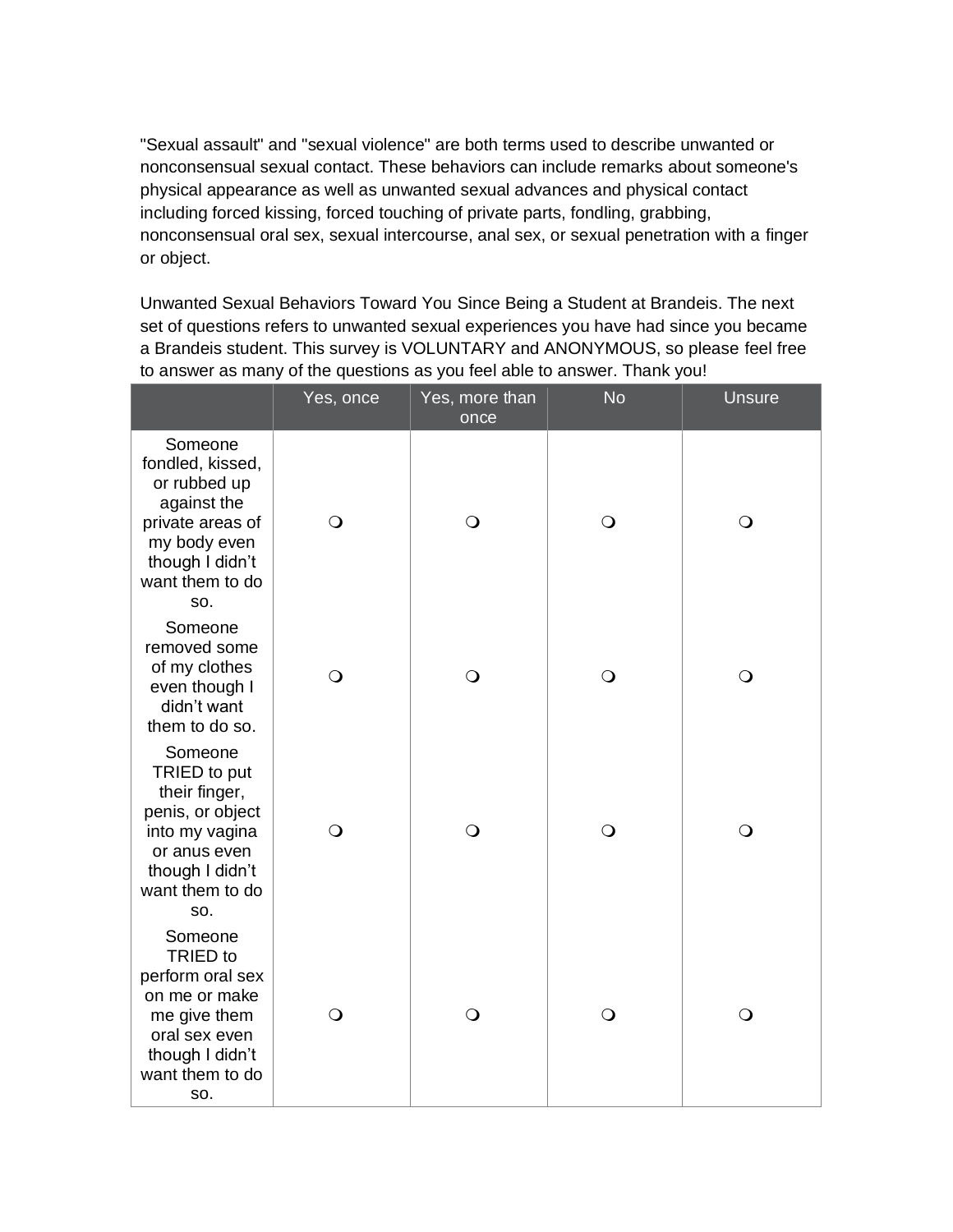| Someone put<br>their penis or<br>finger or object<br>inside my<br>vagina or anus<br>even though I<br>didn't want<br>them to do so. | ○   |  | $\left( \right)$ |
|------------------------------------------------------------------------------------------------------------------------------------|-----|--|------------------|
| Someone<br>performed oral<br>sex on me even<br>though I didn't<br>want them to do<br>SO.                                           | ∩   |  | ∩                |
| Someone made<br>me give them<br>oral sex or<br>performed oral<br>sex on me even<br>though I didn't<br>want them to do<br>SO.       | ∩ ) |  | ∩                |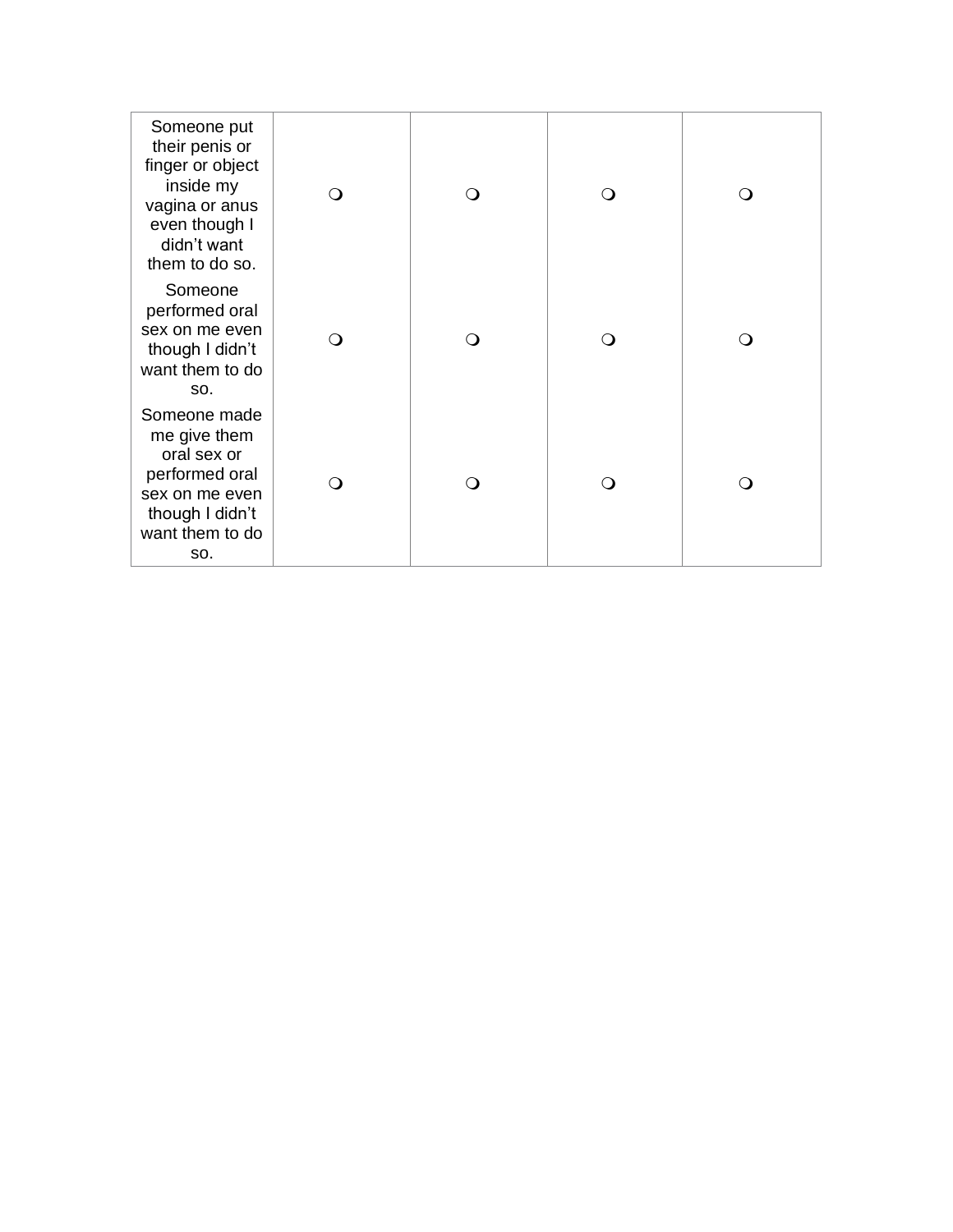|                                                                                                                          | Yes          | <b>No</b>  | <b>Unsure</b> |
|--------------------------------------------------------------------------------------------------------------------------|--------------|------------|---------------|
| Catching you off-<br>guard?                                                                                              | $\bigcirc$   | $\bigcirc$ | $\bigcirc$    |
| Ignoring your non-<br>verbal cues or<br>looks?                                                                           | $\mathsf{O}$ | $\bigcirc$ | $\mathsf{O}$  |
| Telling lies,<br>threatening to<br>spread rumors or<br>end the relationship,<br>or otherwise verbally<br>pressuring you? | $\bigcirc$   | $\bigcirc$ | $\bigcirc$    |
| Giving you alcohol<br>or other drugs to<br>incapacitate you?                                                             | $\mathsf{O}$ | $\bigcirc$ | $\bigcirc$    |
| Taking advantage of<br>you when you when<br>you were already<br>under the influence<br>of alcohol or other<br>drugs?     | $\bigcirc$   | $\bigcirc$ | $\bigcirc$    |
| Taking advantage of<br>you when you were<br>asleep or ill?                                                               | $\Omega$     | $\bigcirc$ | $\bigcirc$    |
| Threatening to harm<br>you or someone<br>close to you?                                                                   | $\bigcirc$   | $\bigcirc$ | $\bigcirc$    |
| Using physical<br>force?                                                                                                 | $\bigcirc$   | $\bigcirc$ | $\bigcirc$    |
| Using a weapon?                                                                                                          | $\bigcirc$   | $\circ$    | $\bigcirc$    |
| Other method?<br>Please specify:                                                                                         | $\bigcirc$   | $\bigcirc$ | $\bigcirc$    |

Did the person or persons who did one or more of the behaviors above do them by:

Where did the incident(s) take place?

- ❑ On the Brandeis campus, in a residential building or in Brandeis-affiliated housing
- ❑ On the Brandeis campus, in a non-residential building
- ❑ Off campus, at another college or university
- ❑ Off campus, not at another college or university
- ❑ Other, please specify \_\_\_\_\_\_\_\_\_\_\_\_\_\_\_\_\_\_\_\_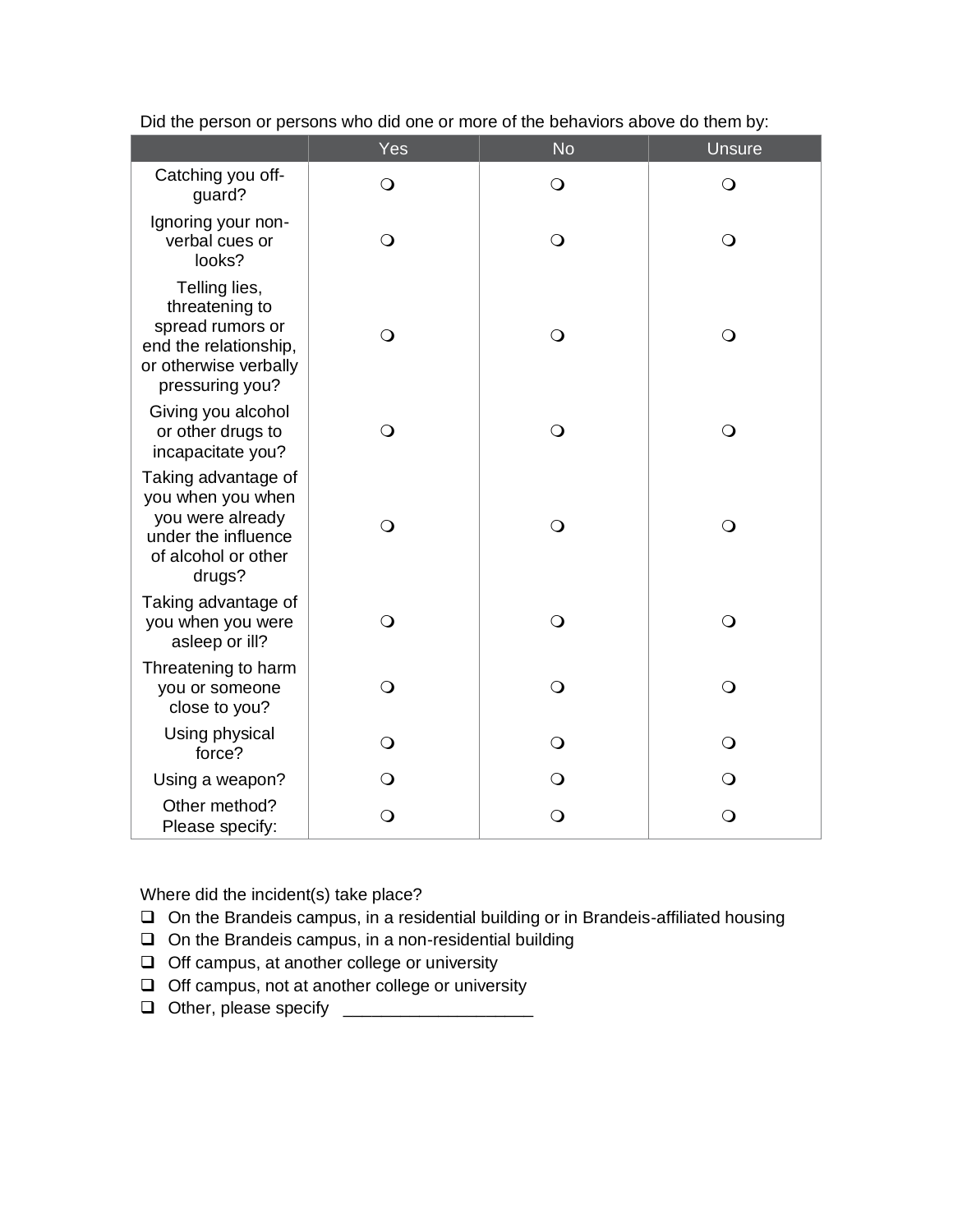Was the person(s) who did this to you affiliated with Brandeis when the incident occurred? Check all that apply.

- ❑ Yes, Brandeis student
- ❑ Yes, Brandeis alum
- ❑ Yes, Brandeis faculty member or professor
- ❑ Yes, Brandeis research staff or postdoctoral researcher
- ❑ Yes, Brandeis visiting scholar, visiting professor or visiting researcher
- ❑ Yes, other Brandeis employee, administrator or staff member
- ❑ No, but they are/ were affiliated with another college or university
- ❑ No
- ❑ Unsure
- ❑ Other, please specify \_\_\_\_\_\_\_\_\_\_\_\_\_\_\_\_\_\_\_\_

Did this instance(s) of unwanted sexual activity occur on a research or study abroad trip?

- Yes, on a Brandeis research or Brandeis study abroad trip
- Yes, on a research or study abroad trip through another organization
- No
- O Other, please specify

What is/was your connection to this/these person(s)? Check all that apply.

- ❑ No prior relationship
- ❑ Acquaintance, peer or colleague
- ❑ Friend
- ❑ Former dating or sexual partner or spouse
- ❑ Current dating or sexual partner or spouse
- ❑ Professor, lecturer or advisor
- ❑ Postdoc or research associate
- ❑ Teaching assistant
- ❑ Boss, manager or supervisor
- ❑ Mentor
- ❑ Family member
- ❑ Other, please specify \_\_\_\_\_\_\_\_\_\_\_\_\_\_\_\_\_\_\_\_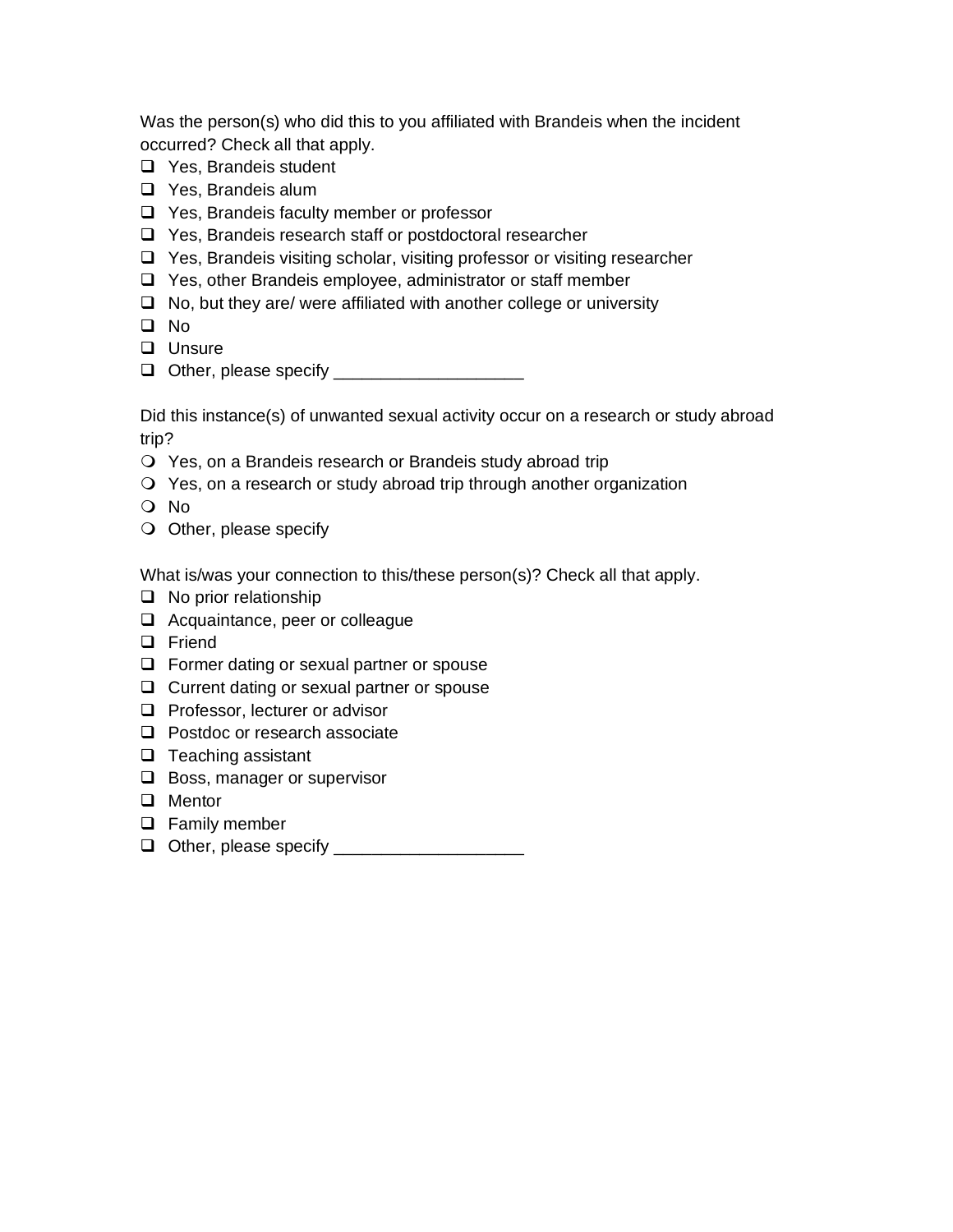Does one or more of your identities relate to one or more of your experiences with others' sexual misconduct toward you (i.e. racialized sexual harassment or homophobia)? If YES, please select all that apply:

❑ No

- ❑ Yes, Gender identity
- ❑ Yes, Gender expression
- ❑ Yes, Racial or Ethnic identity
- ❑ Yes, Sexual identity
- ❑ Yes, Citizenship status
- ❑ Yes, Ability status
- ❑ Yes, Religious identity
- ❑ Yes, Other: \_\_\_\_\_\_\_\_\_\_\_\_\_\_\_\_\_\_\_\_

Have you ever told anyone about this incident of unwanted sexual activity? By told, we mean shared with someone in an unofficial capacity without the expectation that action would follow.

Yes

No

Have you ever formally reported this experience? By report, we mean tell someone in an official capacity, either with the expectation that action would follow or that your report would be kept on an official record.

- Yes
- No

If you did not formally report your experience(s), has one or more of your identities impacted whether or not you have sought out resources or reported your experience? (Please check all that apply.)

- ❑ No
- ❑ Yes, Gender identity
- ❑ Yes, Gender expression
- ❑ Yes, Racial or Ethnic identity
- ❑ Yes, Sexual identity
- ❑ Yes, Citizenship status
- ❑ Yes, Ability status
- ❑ Yes, Religious identity
- ❑ Yes, Other: \_\_\_\_\_\_\_\_\_\_\_\_\_\_\_\_\_\_\_\_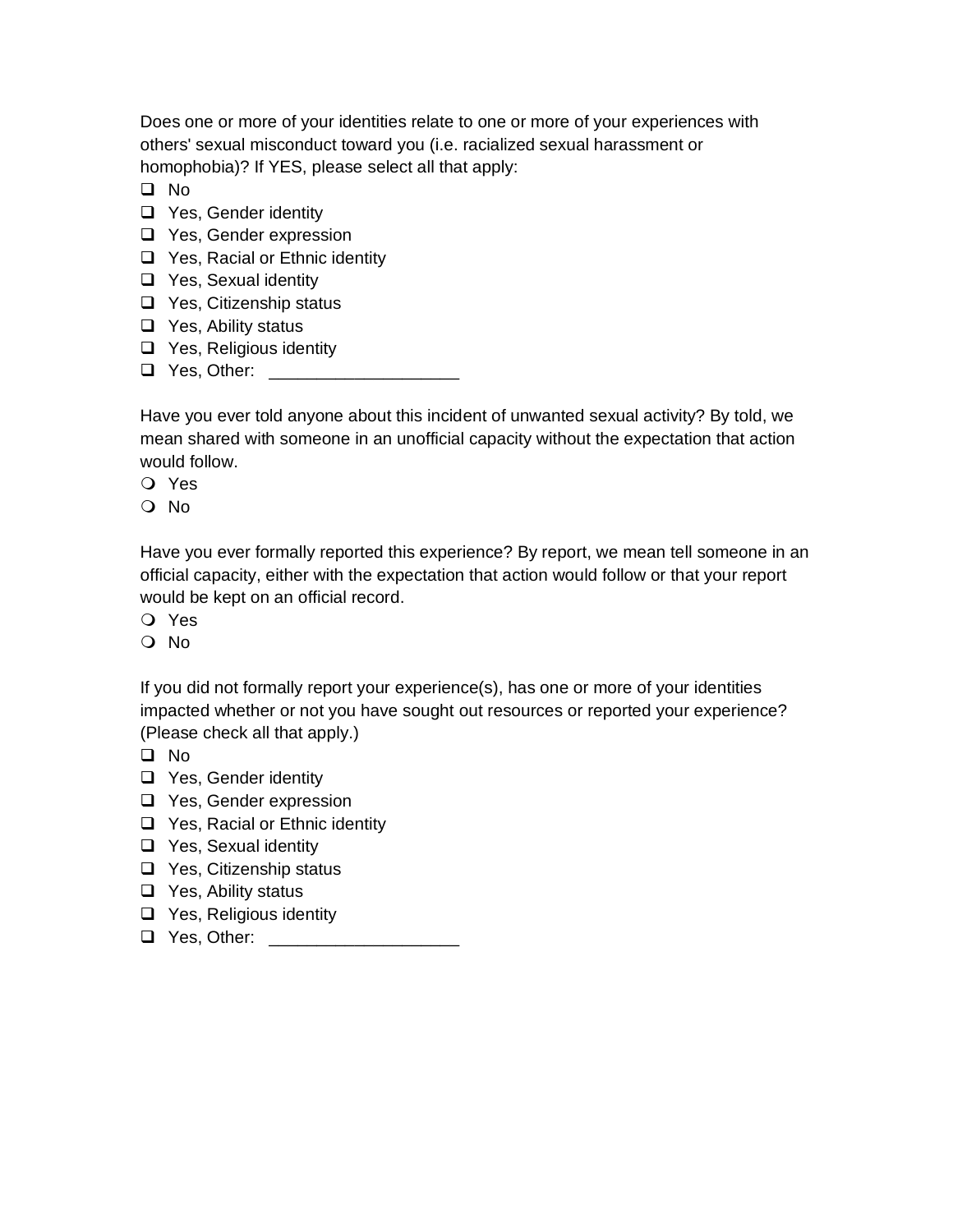|                                                                                                                                          | I told this person (shared<br>with someone in an<br>unofficial capacity without<br>the expectation that action<br>would follow.) | I formally reported to this<br>person or group (told<br>someone in an official<br>capacity, either with the<br>expectation that action<br>would follow or that your<br>report would be kept on an<br>official record.) |
|------------------------------------------------------------------------------------------------------------------------------------------|----------------------------------------------------------------------------------------------------------------------------------|------------------------------------------------------------------------------------------------------------------------------------------------------------------------------------------------------------------------|
| A family member                                                                                                                          | ❏                                                                                                                                | ❏                                                                                                                                                                                                                      |
| A friend, classmate or peer                                                                                                              | ❏                                                                                                                                | ❏                                                                                                                                                                                                                      |
| An advisor, supervisor,<br>mentor or boss                                                                                                | □                                                                                                                                | □                                                                                                                                                                                                                      |
| A professor or faculty<br>member                                                                                                         | ❏                                                                                                                                | ❏                                                                                                                                                                                                                      |
| A priest, preacher, rabbi,<br>imam or spiritual advisor                                                                                  | ❏                                                                                                                                | ❏                                                                                                                                                                                                                      |
| A member of the<br>Department of Community<br>Living (e.g, CA, AC)                                                                       | ❏                                                                                                                                | $\Box$                                                                                                                                                                                                                 |
| A medical professional (e.g,<br>doctor, nurse, therapist,<br>psychiatrist, social worker)                                                | $\Box$                                                                                                                           | □                                                                                                                                                                                                                      |
| Rape crisis counselor (off-<br>campus)                                                                                                   | □                                                                                                                                | □                                                                                                                                                                                                                      |
| <b>Brandeis Police officer or</b><br>local police officer                                                                                | □                                                                                                                                | $\Box$                                                                                                                                                                                                                 |
| <b>Title IX Coordinator</b>                                                                                                              | ◻                                                                                                                                | ❏                                                                                                                                                                                                                      |
| Someone in the Prevention,<br>Advocacy & Resource<br>Center (formerly Office of<br><b>Prevention Services and</b><br>Rape Crisis Center) | ❏                                                                                                                                | ❏                                                                                                                                                                                                                      |
| Someone at another<br>Brandeis student resource<br>office                                                                                | □                                                                                                                                | □                                                                                                                                                                                                                      |
| Other, please specify                                                                                                                    | $\Box$                                                                                                                           | □                                                                                                                                                                                                                      |

Please indicate all of the people that you told about this incident(s) or to whom you reported the incident(s).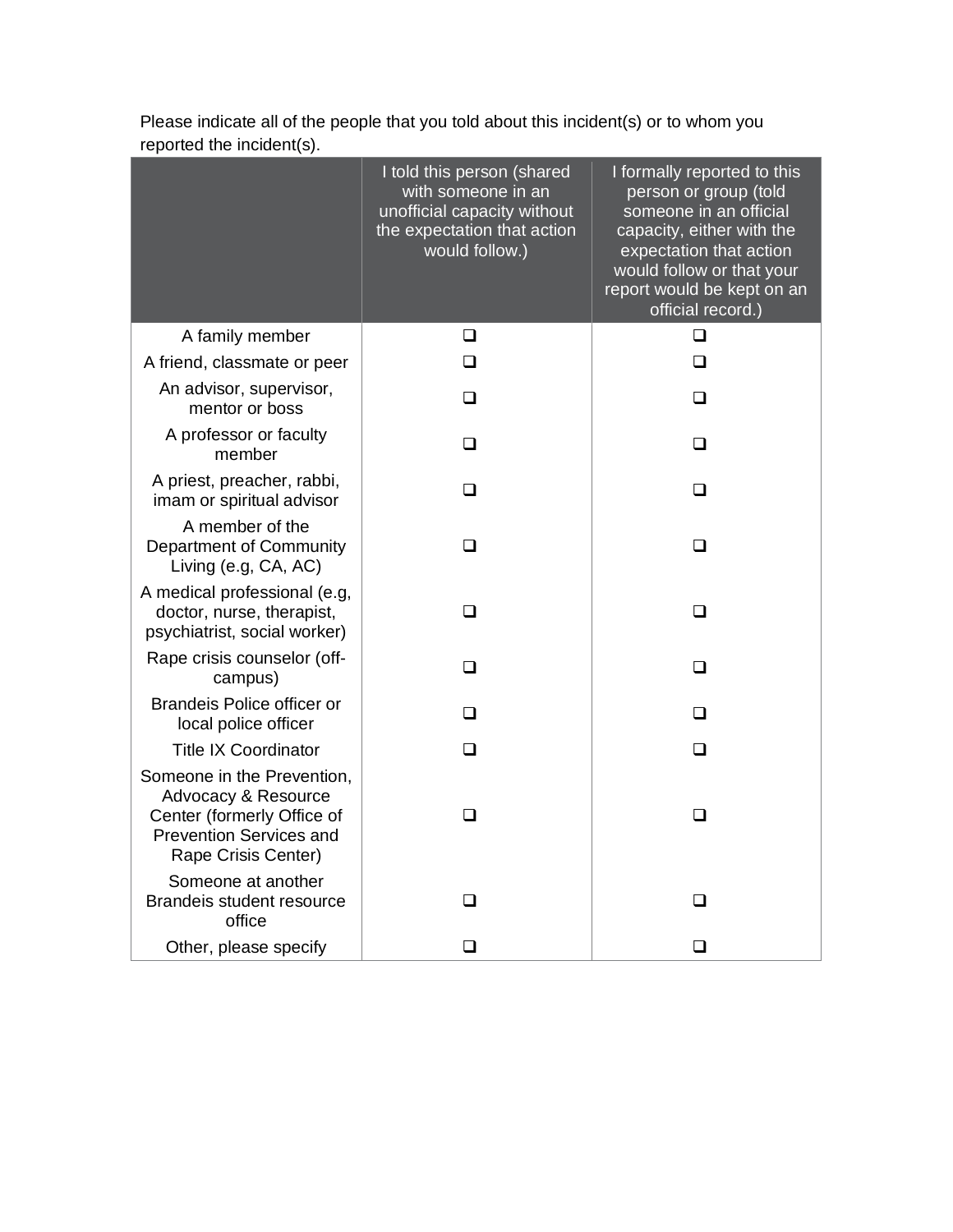What kind of responses did you receive from those you told or reported to? Please check all that apply.

- ❑ Responded in a way that made you feel supported
- ❑ Helped you gather information, or find resources or services
- ❑ Doubted you, asked questions to determine if it really happened, or refused to believe you
- ❑ Blamed you for the assault, or said you could have done something to prevent it, or asked why you didn't do something to prevent it
- ❑ Minimized the importance or seriousness of what happened
- ❑ Made excuses for the person who did this to you
- ❑ Responded in a cold or detached way
- ❑ Connected you with the Prevention, Advocacy & Resource Center
- ❑ Connected you with the Brandeis Counseling Center (the BCC at Mailman)
- ❑ Connected you with the University Title IX Officer or Dean of Students Office
- ❑ Connected you with Brandeis Public Safety
- ❑ Gave you resources you could use if you wanted to
- ❑ Told you to not talk about it, to move on, or focus on other things
- ❑ Was with you when you called a resource, or went with you to keep you company
- ❑ Told others about it without your permission
- ❑ Got so emotional or upset that you had to comfort them or the conversation became about them
- ❑ Other, please specify \_\_\_\_\_\_\_\_\_\_\_\_\_\_\_\_\_\_\_\_

Did any of the following occur after you shared it with or reported it to someone? Check all that apply. If you have shared and/or reported to more than one person, include all of the items that have occurred since you first shared it with someone or reported.

- ❑ Nothing happened
- ❑ My peers found out about what happened from someone else
- ❑ I lost friendships or other relationships/connections
- ❑ Family members found out about what happened from someone else
- ❑ I am/was being treated differently (e.g., as if I had done something wrong, or was fragile or damaged) by my friends, peers, classmates or other acquaintances
- ❑ The person/people who did this to me knows that I've told others about it
- ❑ Police got involved
- ❑ Someone in the Brandeis administration (not the person I told) contacted or met with me
- ❑ Someone in the Brandeis administration contacted or met with the person who did this to me
- ❑ Someone in the Brandeis administration changed my or the other person/people's class schedule or housing arrangement
- ❑ My case went through the Office of Equal Opportunity (formerly Office of Title IX)
- ❑ Other, please specify \_\_\_\_\_\_\_\_\_\_\_\_\_\_\_\_\_\_\_\_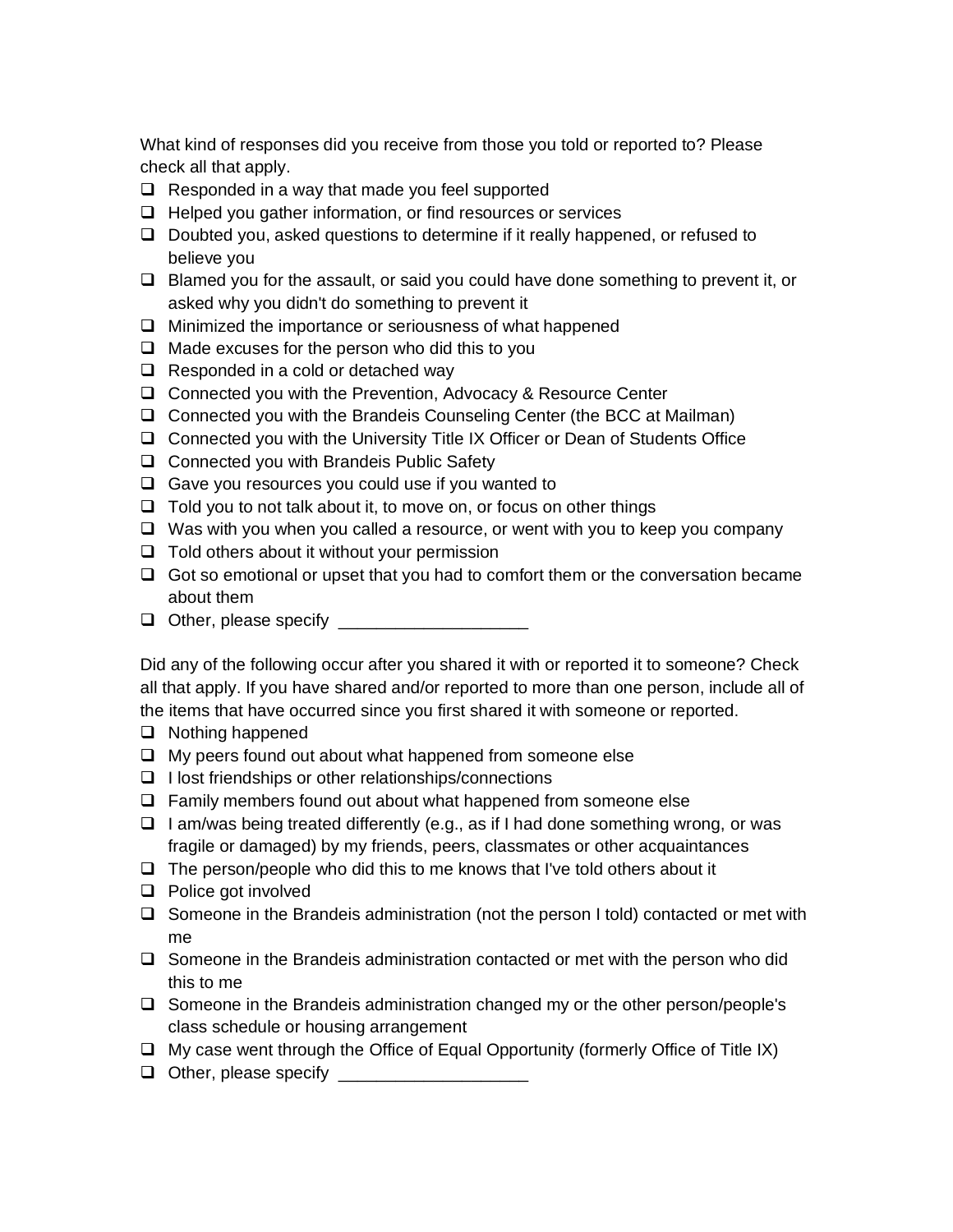Were any of these done against your wishes or because you felt pressured to do them?

- Yes
- No
- O Unsure

You indicated that these actions were done against your wishes or because you felt pressured to do them. If you would like to let us know more about this situation and how we can better support students in similar circumstances, please tell us more here (Thank you!):

It is common to have mixed feelings when deciding whether or not to share your experience with someone else. Did any of the following negative thoughts or concerns cross your mind when you were deciding whether or not to share or report your experience? Please check all that apply.

- ❑ Did not know who I should tell
- ❑ Did not want anyone to know the other things I was doing at the time (e.g., drinking underage, using drugs)
- ❑ Felt embarrassed or ashamed, didn't want anyone to know what happened
- ❑ Felt that I was at least partly at fault or it wasn't totally the other person's fault
- ❑ Afraid of retaliation by person who did it or others
- ❑ Not clear that harm was intended
- ❑ Did not think it was serious enough to share
- ❑ Lack of proof that incident happened
- ❑ Fear of being treated with hostility by person I would tell
- ❑ Fear of being blamed or not believed by the person I would tell
- ❑ Did not want the person who did it to get into trouble
- ❑ Did not want any action to be taken (i.e. arrests, legal charges, disciplinary action)
- ❑ Didn't think the Brandeis administration would do anything
- ❑ Did not want to ruin the person's life or hurt their future
- ❑ Worried that if I tell someone at Brandeis, the Brandeis administration will take action against the entire organization/ group that this person belongs to, rather than just the person who did something wrong
- ❑ Worried that if I tell someone at Brandeis, the Brandeis administration will take action on their own without my permission
- ❑ Other, please specify \_\_\_\_\_\_\_\_\_\_\_\_\_\_\_\_\_\_\_\_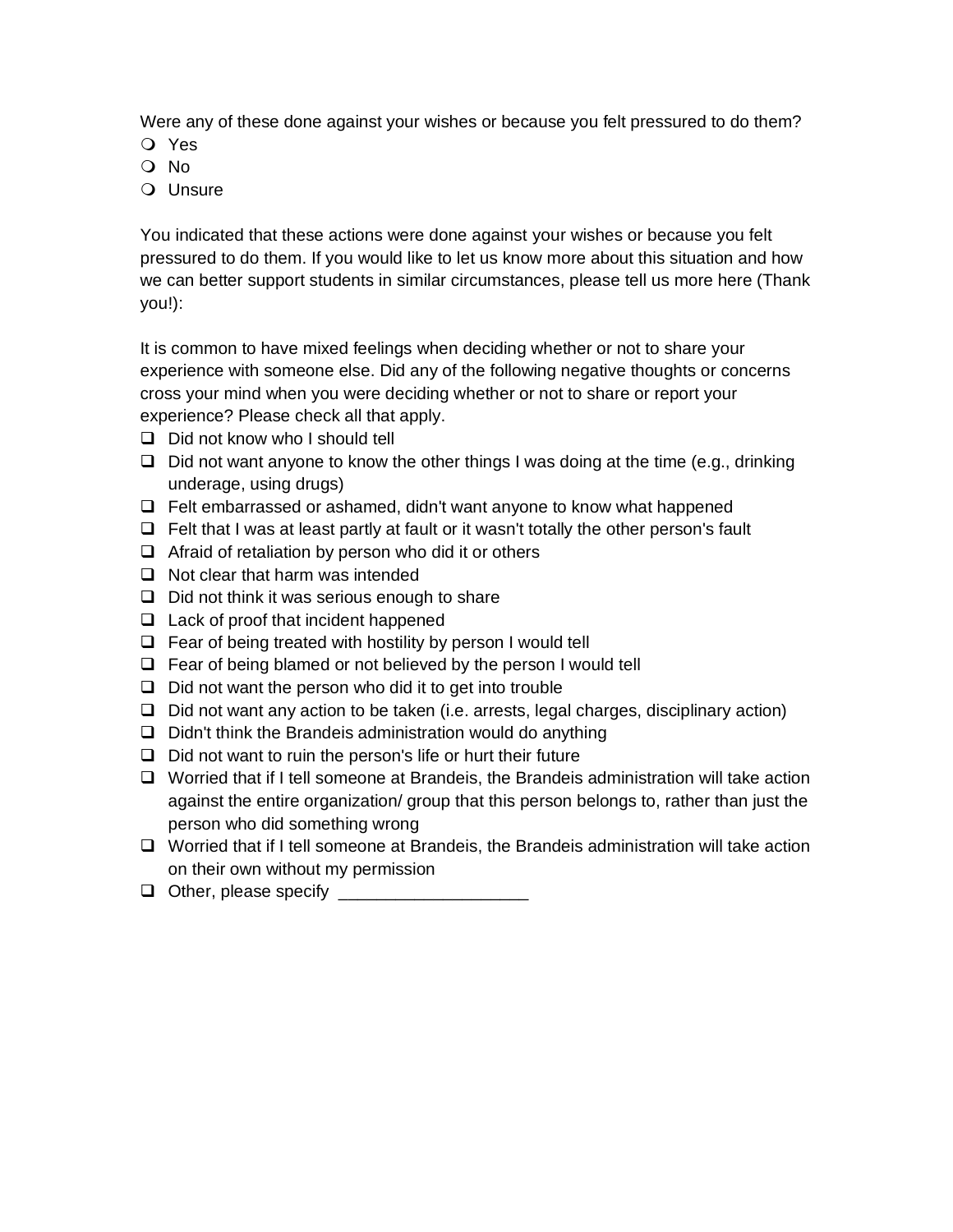Please indicate how much the following have impacted your life because of, since, or related to any of the unwanted experiences you may have described earlier in the survey:

|                                                                                                                                                                              | Not at all | A little bit | Moderately | Quite a bit | <b>Extremely</b> |
|------------------------------------------------------------------------------------------------------------------------------------------------------------------------------|------------|--------------|------------|-------------|------------------|
| Being unable<br>to eat, eating<br>much less<br>than usual,<br>eating much<br>more than<br>usual,<br>binging and<br>purging or<br>other major<br>changes in<br>eating habits. | $\bigcirc$ | $\bigcirc$   | $\bigcirc$ | $\bigcirc$  | $\bigcirc$       |
| Began or<br>increased<br>alcohol use,<br>use of illicit or<br>prescription<br>drugs, or<br>smoking.                                                                          | $\bigcirc$ | $\bigcirc$   | $\bigcirc$ | $\bigcirc$  | $\bigcirc$       |
| Thought<br>seriously<br>about killing<br>yourself and<br>made a plan<br>for how you<br>would do so.                                                                          | $\bigcirc$ | $\bigcirc$   | $\bigcirc$ | $\bigcirc$  | $\bigcirc$       |
| Harmed<br>yourself<br>without the<br>intention of<br>killing<br>yourself (e.g.<br>cutting).                                                                                  | $\bigcirc$ | $\bigcirc$   | $\bigcirc$ | $\bigcirc$  | $\bigcirc$       |
| Engaged in<br>high-risk<br>sexual<br>behaviors<br>that you<br>wouldn't have<br>done prior to<br>the<br>incident(s).                                                          | $\bigcirc$ | $\bigcirc$   | $\bigcirc$ | $\bigcirc$  | $\bigcirc$       |
| Lost interest<br>in sex or                                                                                                                                                   | $\bigcirc$ | $\bigcirc$   | $\bigcirc$ | $\bigcirc$  | $\bigcirc$       |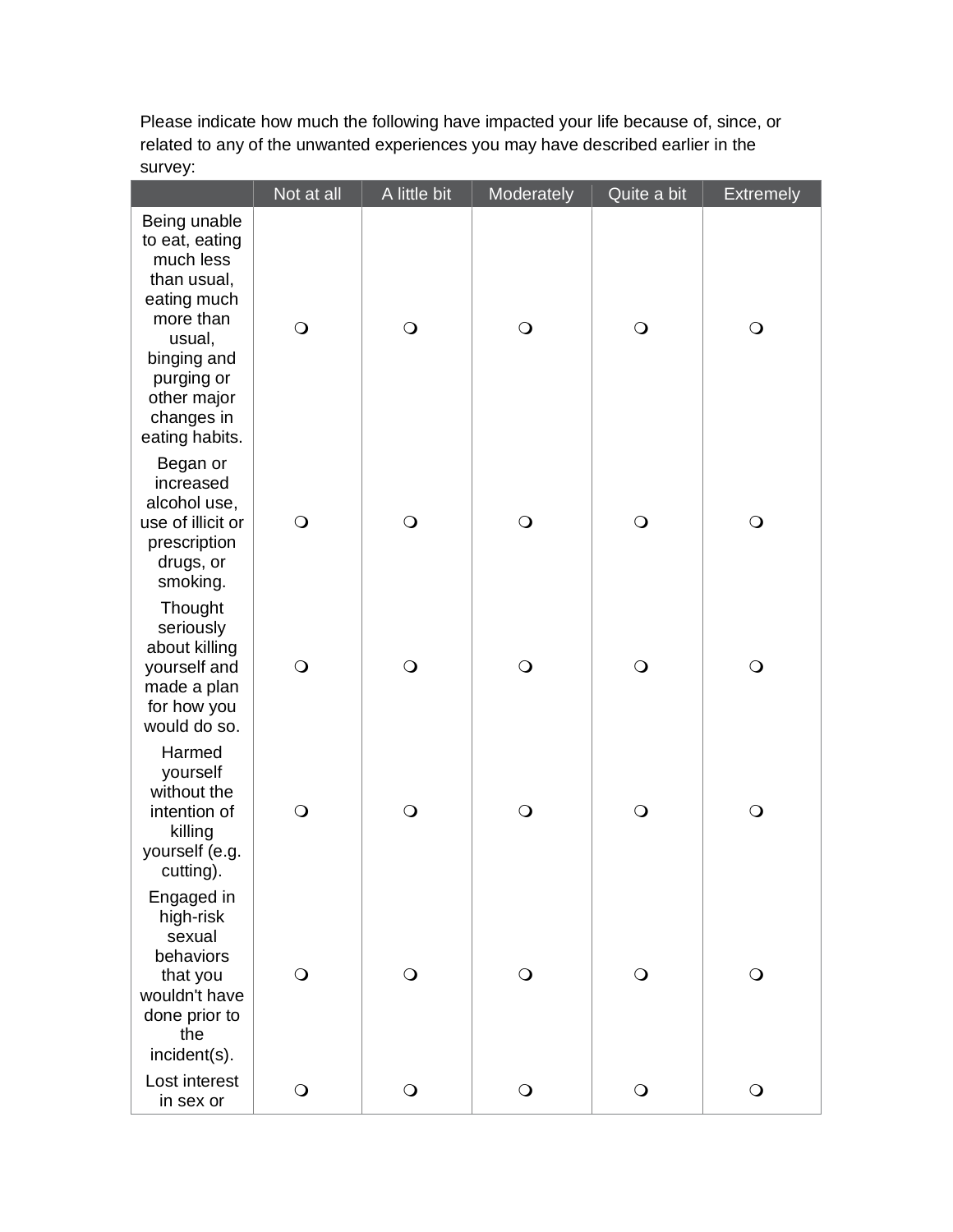| sexual<br>intimacy.                                                                                      |              |              |              |            |              |
|----------------------------------------------------------------------------------------------------------|--------------|--------------|--------------|------------|--------------|
| Lost interest<br>in other kinds<br>of intimacy,<br>i.e.<br>relationships<br>with friends,<br>family etc. | $\bigcirc$   | $\bigcirc$   | $\bigcirc$   | $\bigcirc$ | $\bigcirc$   |
| Had to drop a<br>class.                                                                                  | $\bigcirc$   | $\bigcirc$   | $\bigcirc$   | $\bigcirc$ | $\bigcirc$   |
| Were unable<br>to complete<br>course<br>assignments<br>or other<br>work.                                 | $\bigcirc$   | $\bigcirc$   | $\bigcirc$   | $\bigcirc$ | $\bigcirc$   |
| Grades<br>decreased                                                                                      | $\bigcirc$   | $\bigcirc$   | $\bigcirc$   | $\bigcirc$ | $\bigcirc$   |
| Grades<br>increased<br>(due to<br>intense focus<br>on<br>schoolwork<br>to cope with<br>incident(s).      | $\bigcirc$   | $\bigcirc$   | $\bigcirc$   | $\bigcirc$ | $\bigcirc$   |
| Other, please<br>specify:                                                                                | $\mathsf{O}$ | $\mathsf{O}$ | $\mathsf{O}$ | O          | $\mathsf{O}$ |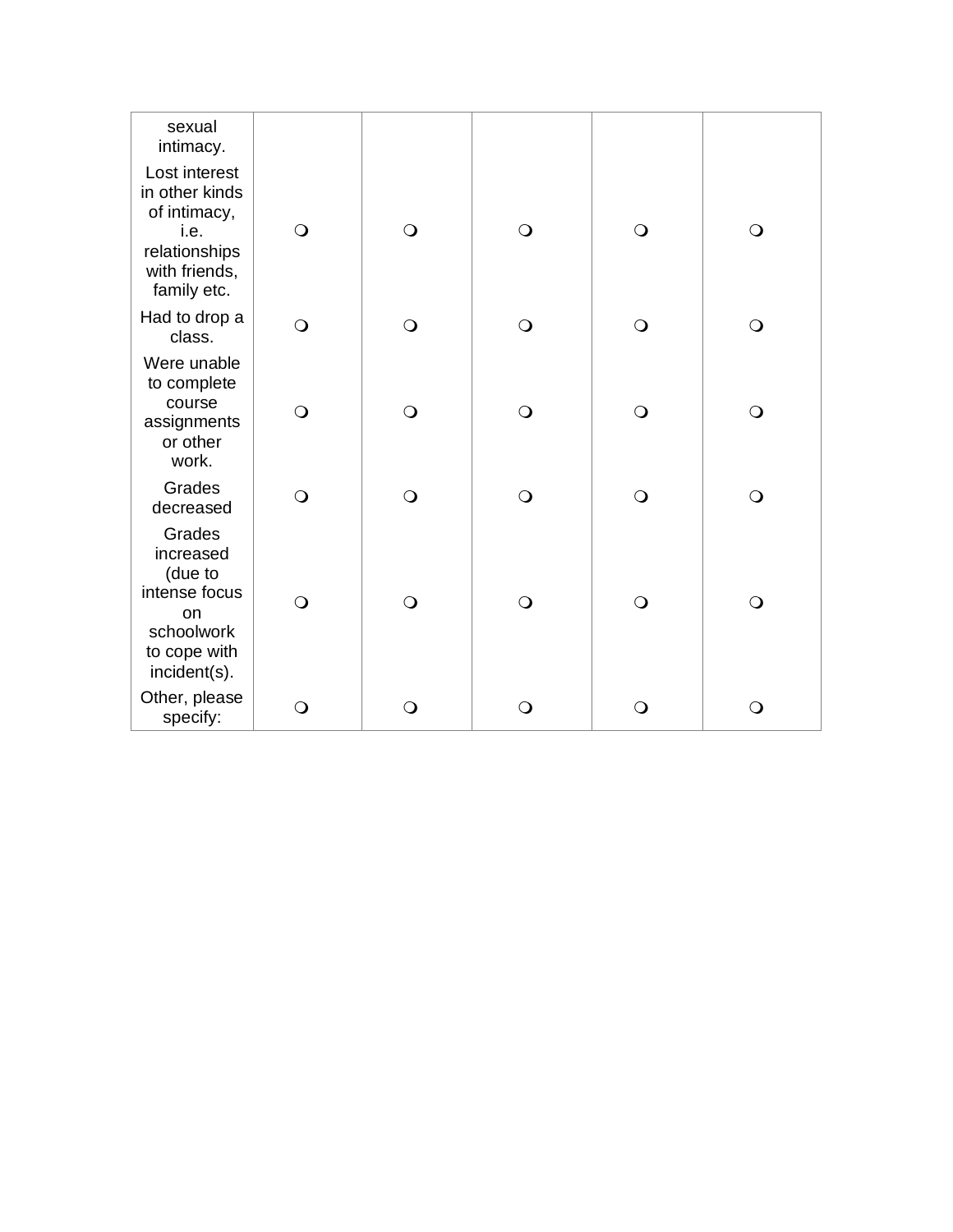Bystander Intervention. The following questions ask about your attitude and behaviors with regard to situations involving sexual violence at Brandeis. In these questions, "sexual violence" refers to a range of unwanted behaviors, including inappropriate sexual comments, sexual advances, unwanted sharing of sexual images in social media, unwanted touching, or attempted/actual unwanted oral, vaginal, or anal penetration. These unwanted behaviors could be done by a stranger, friend, acquaintance, romantic partner, or someone else.

|                                                                                                                                 | Did you have the opportunity to<br>help? |            | If YES, did you help? |            |
|---------------------------------------------------------------------------------------------------------------------------------|------------------------------------------|------------|-----------------------|------------|
|                                                                                                                                 | Yes                                      | No         | Yes                   | <b>No</b>  |
| Confronting<br>someone who<br>was hooking up<br>with a person<br>who had passed<br>out.                                         | $\bigcirc$                               | $\bigcirc$ | $\bigcirc$            | $\bigcirc$ |
| Confronting<br>someone if you<br>heard rumors<br>that they forced<br>someone to<br>have sex.                                    | $\bigcirc$                               | $\bigcirc$ | $\bigcirc$            | $\bigcirc$ |
| Going with<br>someone to the<br>Dean of<br>Students, Title<br>IX Officer, or<br>Public Safety to<br>report a sexual<br>assault. | $\bigcirc$                               | $\bigcirc$ | $\bigcirc$            | $\bigcirc$ |
| Telling a CA<br>information you<br>might have<br>about a sexual<br>assault even if<br>pressured by<br>others to keep<br>silent. | $\bigcirc$                               | $\bigcirc$ | $\bigcirc$            | $\bigcirc$ |
| Saying "excuse<br>me" or otherwise<br>interrupting<br>someone who<br>was telling a<br>sexist, racist, or                        | $\bigcirc$                               | $\bigcirc$ | $\bigcirc$            | $\bigcirc$ |

Since coming to Brandeis, have you had the opportunity to help another student or students in any of the following types of situations: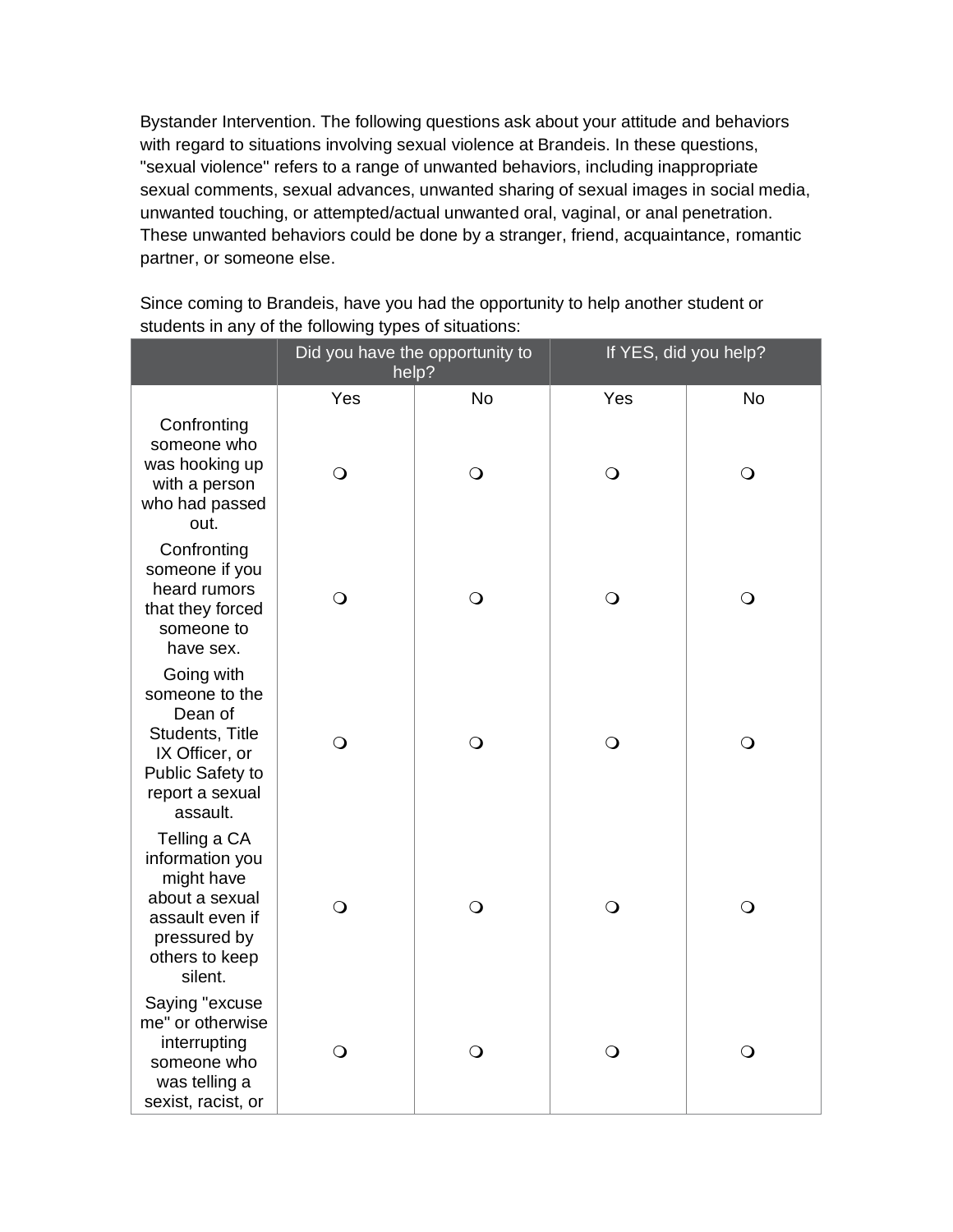| homophobic<br>joke?                                                                                                                                                                                              |              |              |            |            |
|------------------------------------------------------------------------------------------------------------------------------------------------------------------------------------------------------------------|--------------|--------------|------------|------------|
| Use the buddy<br>system when<br>going out to<br>parties so you<br>know that<br>friends who are<br>drunk or high<br>get home safely.                                                                              | $\bigcirc$   | $\bigcirc$   | $\bigcirc$ | $\bigcirc$ |
| Helping an<br>acquaintance<br>who is so<br>intoxicated, they<br>cannot safely<br>stay alone.                                                                                                                     | $\bigcirc$   | $\bigcirc$   | $\bigcirc$ | $\bigcirc$ |
| Expressing<br>concern if a<br>friend shares<br>sexual images<br>or videos<br>involving<br>another<br><b>Brandeis</b><br>student with the<br>intention of<br>shaming or<br>embarrassing<br>that other<br>student. | $\bigcirc$   | $\bigcirc$   | $\bigcirc$ | $\bigcirc$ |
| Leaving a<br>situation where<br>you feel<br>pressured to<br>watch porn or<br>other videos<br>someone made<br>of sexual activity<br>without the<br>consent of those<br>in the videos or<br>image.                 | $\mathsf{O}$ | $\mathbf{O}$ | $\circ$    | O          |
| Helping<br>someone you<br>don't know at a<br>party or other<br>social event who<br>looks<br>uncomfortable                                                                                                        | ○            | $\Omega$     | $\circ$    | O          |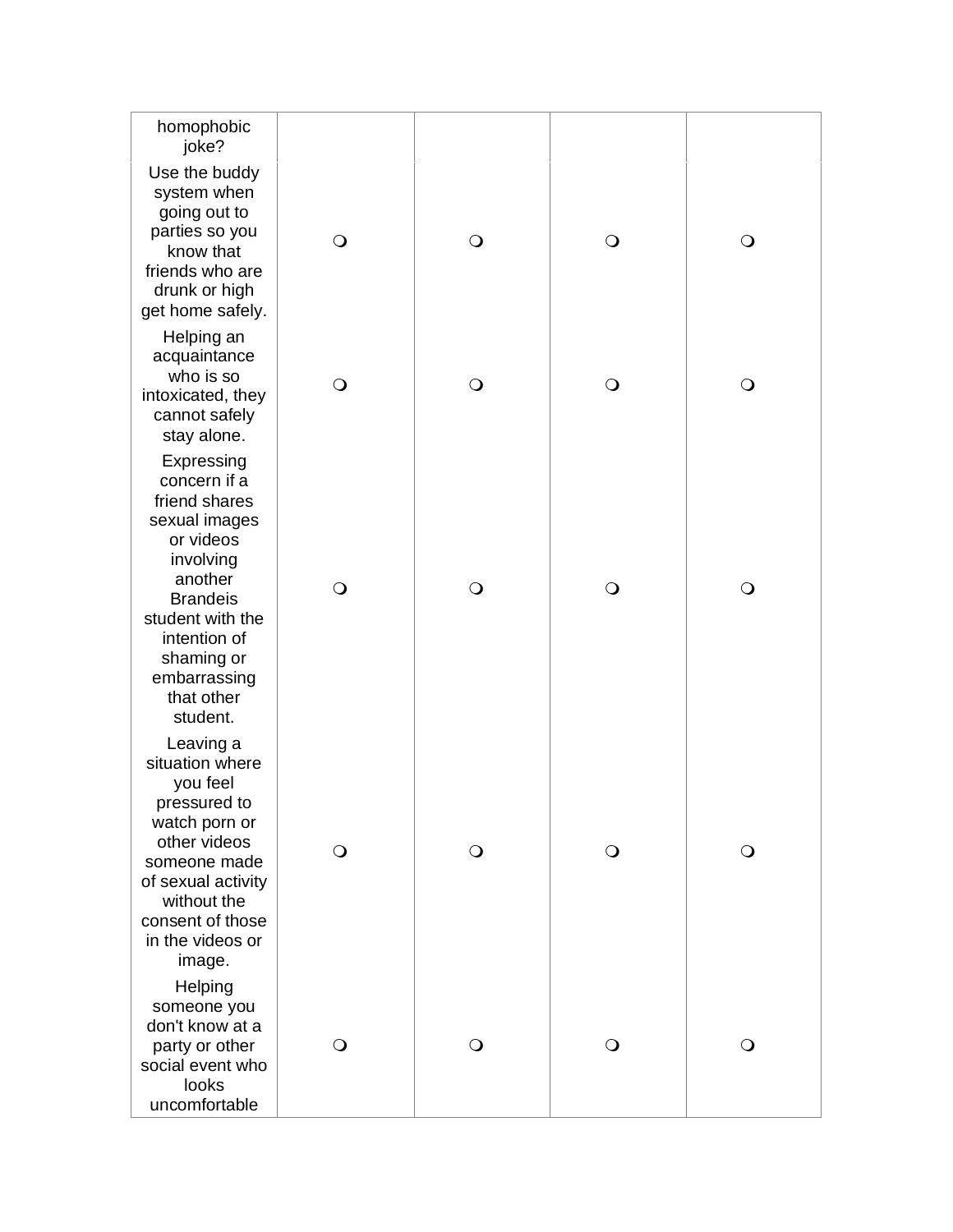| or afraid of a<br>person who is<br>making sexual<br>advances |  |  |
|--------------------------------------------------------------|--|--|
| toward them.                                                 |  |  |

If you had the opportunity to help, but didn't help, would you please let us know why you didn't do so? (Please feel free to check all that apply. Remember that this survey is ANONYMOUS and will NOT be linked back to your personal information, so please respond as completely as possible to help us understand the barriers to helping you faced.)

- ❑ I didn't realize until later that the situation was serious.
- ❑ I didn't know what to do/say.
- ❑ Others intervened so I didn't have to do so.
- ❑ I was afraid of what others would think of me.
- ❑ I felt pressure from a group to go along with their activities, regardless of my concerns.
- ❑ I didn't believe someone who said they were assaulted and needed help reporting or getting other help.
- ❑ I was afraid I'd get in trouble (for example, due to underage drinking, drug use, etc.).
- ❑ I didn't know the person who needed help and didn't feel comfortable helping.
- ❑ It was none of my business.
- ❑ Other (please specify): \_\_\_\_\_\_\_\_\_\_\_\_\_\_\_\_\_\_\_\_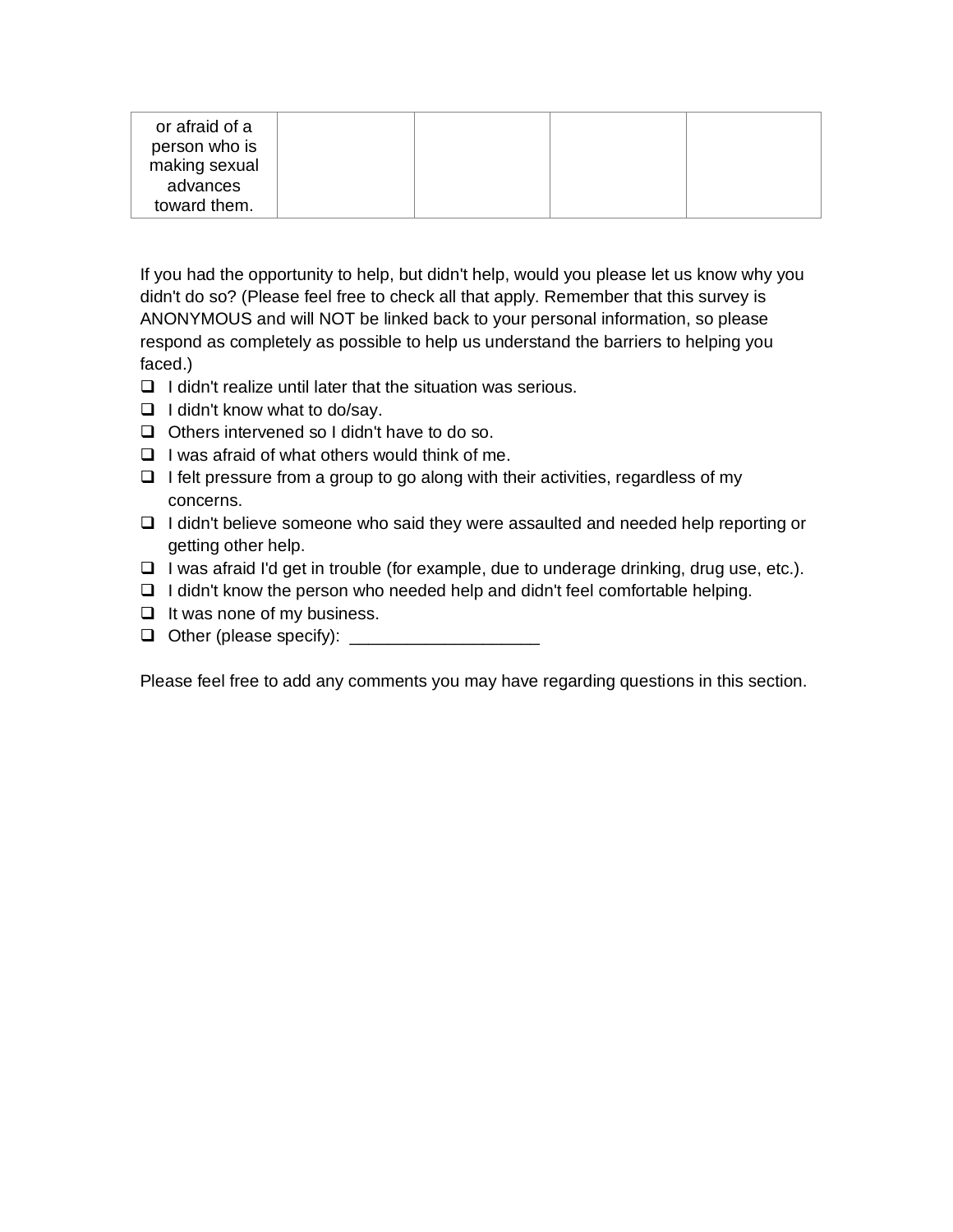A bit about you. The final section below is a series of questions about you. Please remember that your responses to these survey questions are anonymous and voluntary. We're asking these questions so that we can better understand the needs of Brandeis students in terms of sexual violence prevention and support services. Thank you!

What is your citizenship status?

- U.S. Citizen
- U.S. Permanent resident
- Foreign national with temporary U.S. visa (e.g. F-1, J-1, G-4, H-4)
- Undocumented with DACA
- Undocumented without DACA
- O Temporary Protected Status
- Asylum
- $\bigcirc$  Other citizenship status:

Which of the following best describe your religious/philosophical tradition/denomination? Please check all that apply.

- ❑ Agnostic
- ❑ Atheist
- ❑ Baha'i
- ❑ Buddhist
- ❑ Catholic
- ❑ Confucian
- ❑ Eastern Orthodox
- ❑ Hindu
- ❑ Humanist
- ❑ Jewish
- ❑ Muslim/Islam
- ❑ Native People's/Indigenous tradition
- ❑ None/nonreligious
- ❑ Pagan/Neo-pagan
- ❑ Protestant of any type
- ❑ Quaker/Friends
- ❑ Shinto
- ❑ Sikh
- ❑ Spiritual, but not religious
- ❑ Taoist
- ❑ Unitarian Universalist
- ❑ Zoroastrian
- ❑ Other religion/philosophy/denomination: